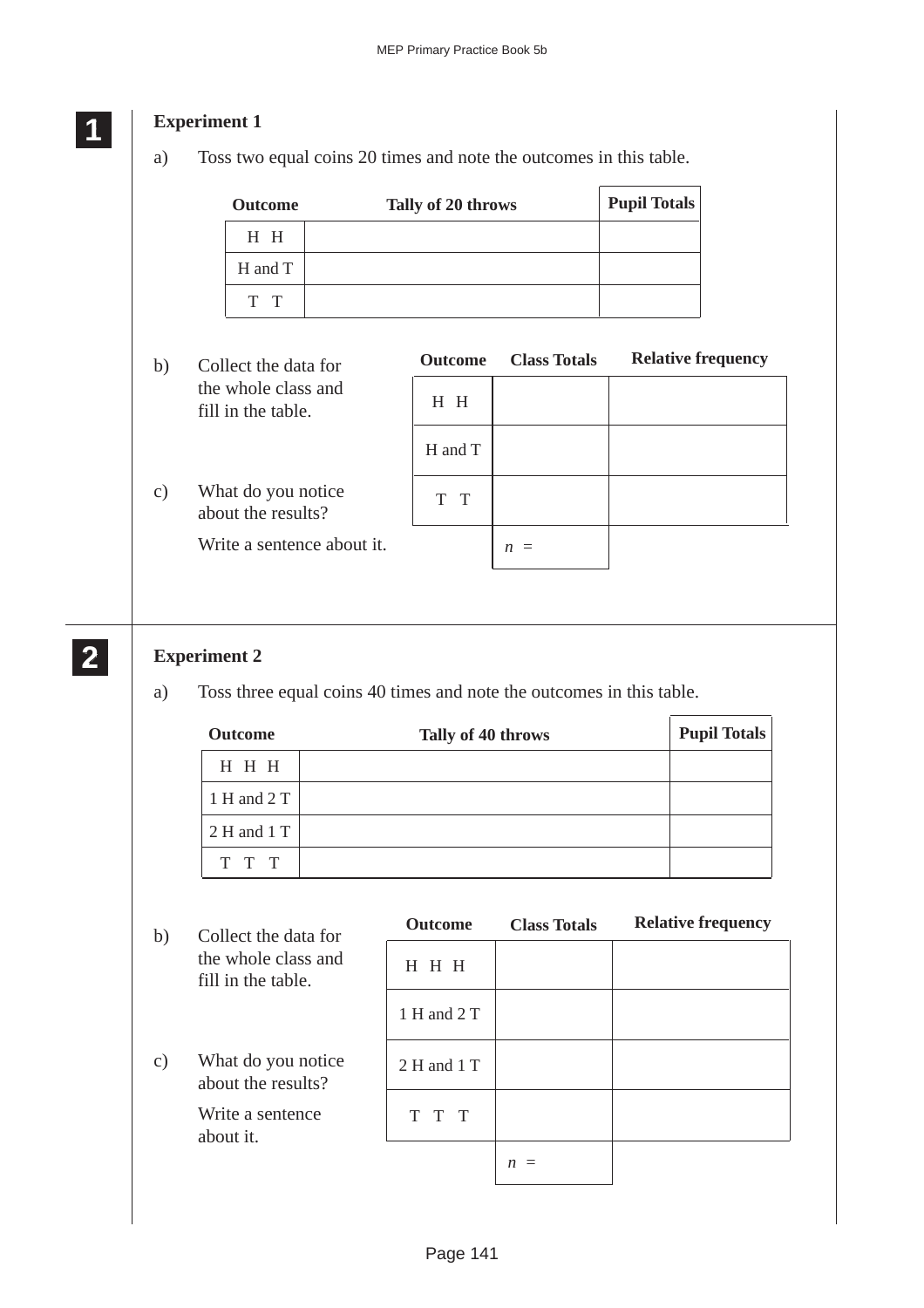| <b>Outcome</b> | Tally of 72 throws | <b>Pupil</b><br><b>Total</b> | <b>Relative</b><br>frequency | <b>Class</b><br><b>Total</b> | <b>Relative</b><br>frequency |
|----------------|--------------------|------------------------------|------------------------------|------------------------------|------------------------------|
| $1$ and $1$    |                    |                              |                              |                              |                              |
| 1 and $2$      |                    |                              |                              |                              |                              |
| 1 and 3        |                    |                              |                              |                              |                              |
| 1 and 4        |                    |                              |                              |                              |                              |
| 1 and $5$      |                    |                              |                              |                              |                              |
| 1 and $6$      |                    |                              |                              |                              |                              |
| 2 and 2        |                    |                              |                              |                              |                              |
| 2 and 3        |                    |                              |                              |                              |                              |
| 2 and 4        |                    |                              |                              |                              |                              |
| 2 and 5        |                    |                              |                              |                              |                              |
| 2 and $6$      |                    |                              |                              |                              |                              |
| 3 and 3        |                    |                              |                              |                              |                              |
| 3 and 4        |                    |                              |                              |                              |                              |
| 3 and 5        |                    |                              |                              |                              |                              |
| 3 and 6        |                    |                              |                              |                              |                              |
| $4$ and $4\,$  |                    |                              |                              |                              |                              |
| 4 and 5        |                    |                              |                              |                              |                              |
| $4$ and $6$    |                    |                              |                              |                              |                              |
| 5 and 5        |                    |                              |                              |                              |                              |
| 5 and 6        |                    |                              |                              |                              |                              |
| 6 and 6        |                    |                              |                              |                              |                              |
|                | $n =$              | 72                           | $n =$                        |                              |                              |

Throw two equal dice 72 times and write the data in the table.

**2 22 22**

Using the class data in *Question 1*, fill in this table where we deal with the **sum** of the two numbers thrown.

| Sum                   | $\Omega$ | 2 | 3 | $\overline{4}$ | 5 | 6 | 7 | 8 | 9 | 10 | <sup>11</sup> | 12 | 13 |
|-----------------------|----------|---|---|----------------|---|---|---|---|---|----|---------------|----|----|
| Frequency             |          |   |   |                |   |   |   |   |   |    |               |    |    |
| Relative<br>frequency |          |   |   |                |   |   |   |   |   |    |               |    |    |
| Probability           |          |   |   |                |   |   |   |   |   |    |               |    |    |

*Calculations:*

**1 11 11**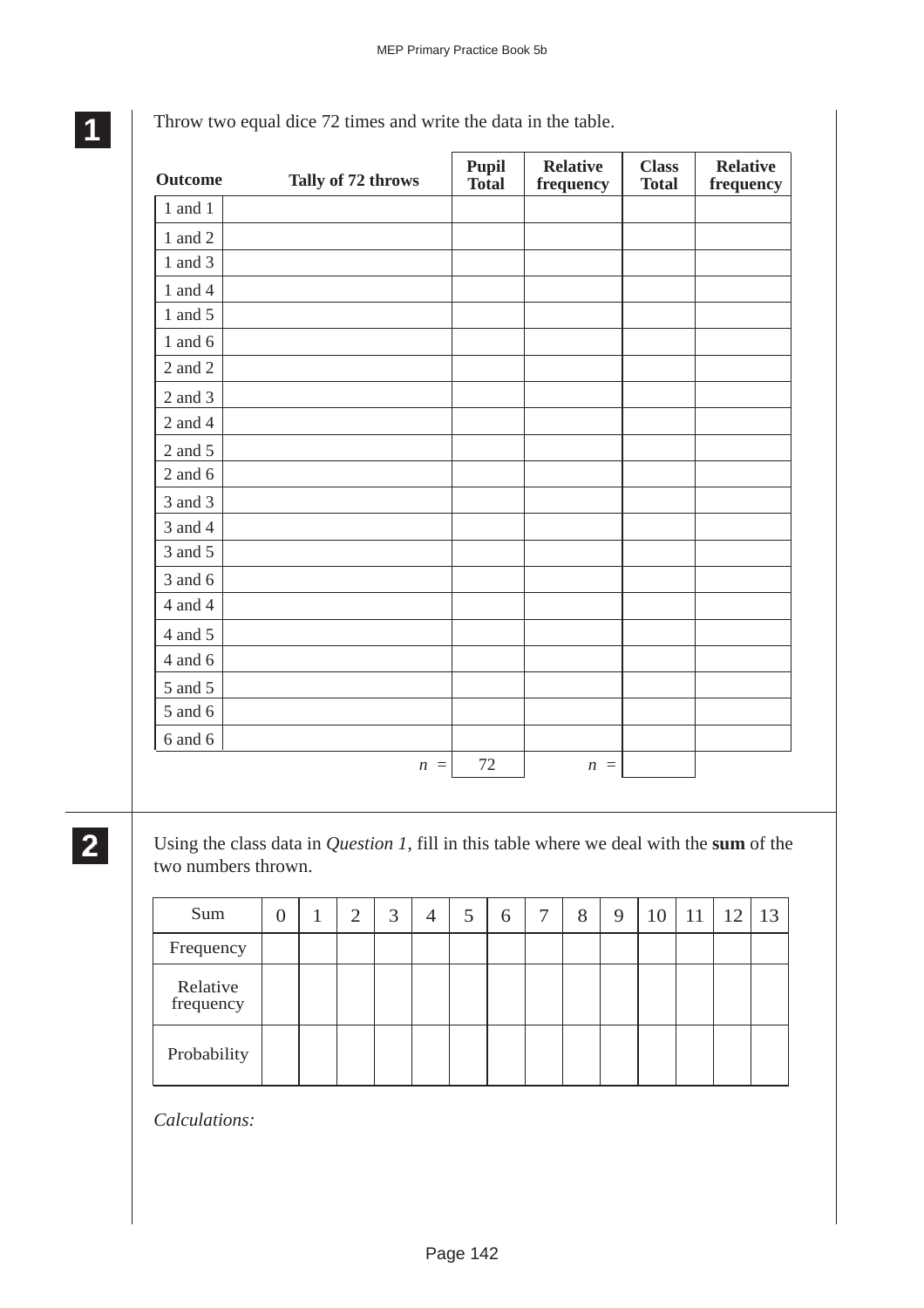# **1 11**

**2 22 22**

Using the class data in *Question 1* on page 142, fill in this table where we deal with the **product** of the numbers thrown. Calculate in your exercise book.

| Product                                                                         | $\mathbf{1}$ | $\overline{2}$ | 3     | $\overline{4}$ | 5    | 6         | 8 | 9 | 10                          | 12 | 15            | 16 | 18 | 20                 | 24 | 25 | 30 | 36 |
|---------------------------------------------------------------------------------|--------------|----------------|-------|----------------|------|-----------|---|---|-----------------------------|----|---------------|----|----|--------------------|----|----|----|----|
| Frequency                                                                       |              |                |       |                |      |           |   |   |                             |    |               |    |    |                    |    |    |    |    |
| Relative<br>frequency                                                           |              |                |       |                |      |           |   |   |                             |    |               |    |    |                    |    |    |    |    |
| Probability                                                                     |              |                |       |                |      |           |   |   |                             |    |               |    |    |                    |    |    |    |    |
| What is the <b>probability</b> of these events happening?<br>a)<br>red<br>green |              | white          | green | i)             | iii) | Red wins. |   |   | Green does not win.         |    | $\mathbf{ii}$ |    |    | Red or green wins. |    |    |    |    |
| white                                                                           |              | red            |       |                | iv)  |           |   |   | Neither green nor red wins. |    |               |    |    |                    |    |    |    |    |
|                                                                                 |              |                |       | $\mathbf{i}$   |      | Red wins. |   |   |                             |    | $\mathbf{ii}$ |    |    | Red or green wins. |    |    |    |    |
| red                                                                             |              | red            |       |                |      |           |   |   |                             |    |               |    |    |                    |    |    |    |    |
| b)<br>white                                                                     |              |                | green |                | iii) |           |   |   | Green does not win.         |    |               |    |    |                    |    |    |    |    |

A cuboid which measured 1.5 cm by 2 cm by 2.5 cm was used as a dice. The cuboid was thrown 1000 times and the frequency of each outcome was noted in the table.

| Outcome        | <b>Frequency</b> | <b>Relative</b><br>frequency |
|----------------|------------------|------------------------------|
|                | 145              |                              |
| $\overline{2}$ | 168              |                              |
| 3              | 189              |                              |
|                | 186              |                              |
|                | 162              |                              |
|                | 150              |                              |

c) What is the **relative frequency** of each of the 3 sizes of face?

- a) Calculate the **relative frequency** for each outcome and complete the table.
- b) If the sum of the numbers on any two opposite faces is 7, which numbers are written on the two:

| i) largest faces | and |  |
|------------------|-----|--|
|                  |     |  |

ii) smallest faces?  $\Box$  and  $\Box$ 

| largest | middle-sized | smallest |
|---------|--------------|----------|
|         |              |          |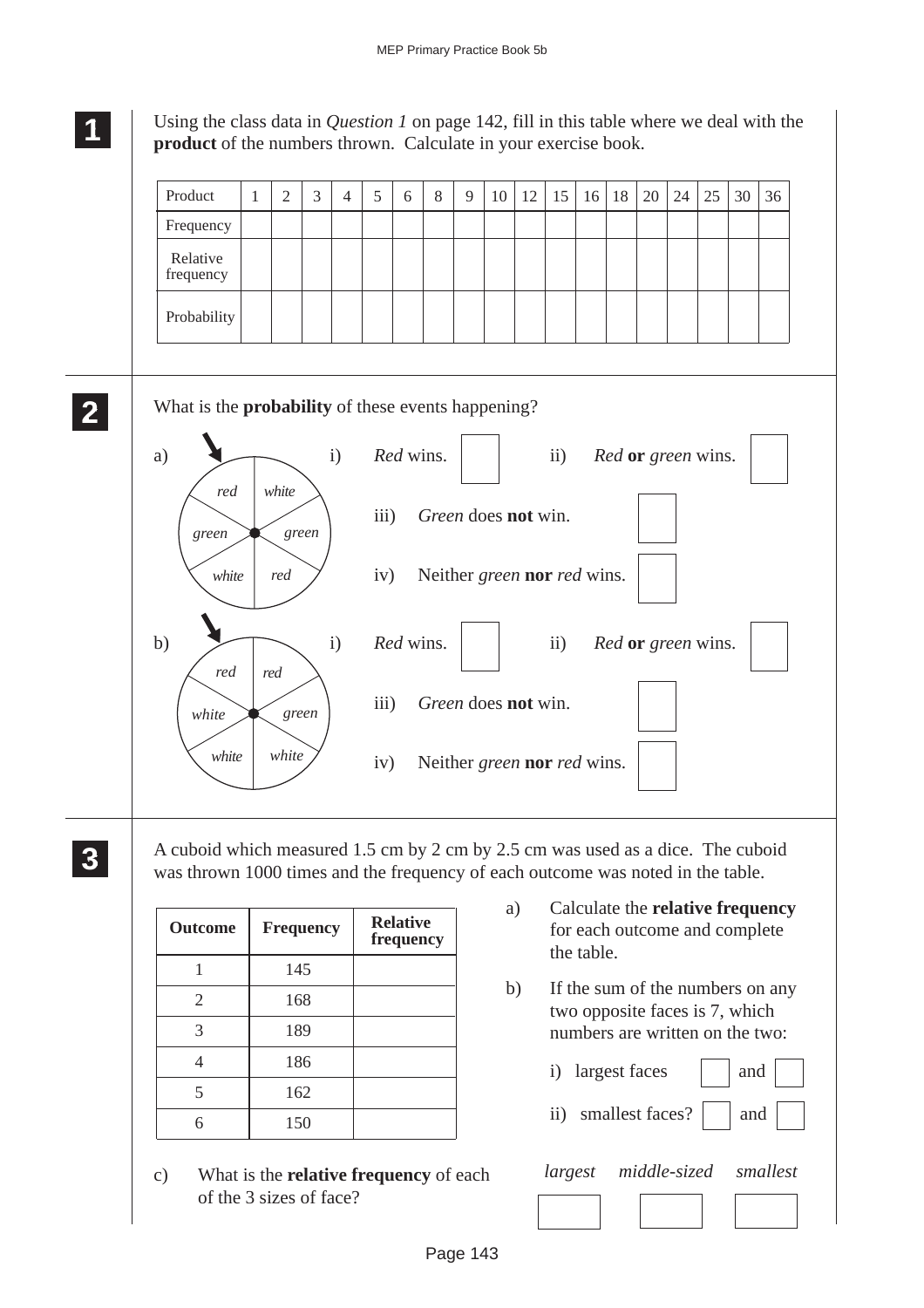**1 11 <sup>11</sup>** If the wheel is spun, what is the probability of these outcomes? Complete the table. A marble is dropped into this maze and has an equal chance of falling to the left or to the right. a) In how many ways can the marble come out at:  $A$  | B | C  $D$   $E$   $F$ ? b) How many routes are there altogether? c) What is the probability of each outcome? Sue used this hexagon-based pyramid as a dice. It has 7 written on its hexagon base and 1, 2, 3, 4, 5 and 6 written on its triangular faces. Sue threw the dice 100 times and noted the numbers it landed on. She wrote how many times (**frequency**) the dice landed on each number (**outcome**) in this table. a) Fill in the bottom row of the table to show the **ratio** of the number of times a number was landed on to the total number of throws (**relative frequency**). b) How many times did Sue throw: i) at least a 4 Outcome  $12234456$ Probability  $6 \mid 1 \rangle$  | Outcome | 1 | 2 | 3 | 4 | 5 | 6 | At least 5 | At most 5 2 4 3 5 **2 22 22** ↓ ABCD E F Outcome  $A \mid B \mid C \mid D \mid E \mid F$ Probability **3 33 33 33** 4  $\mathcal{E}_{\mathcal{C}}$  $\sim$  $6 \mid \lambda$ Un 7 *Top view Side view*  $\sim$  $\frac{6}{1}$ *Bottom view* 11 Outcome  $1 \ 2 \ 3 \ 4 \ 5 \ 6$ Frequency 7 Relative frequency 12 | 13 | 10 | 12 | 14 | 28 1

ii) at most a 4?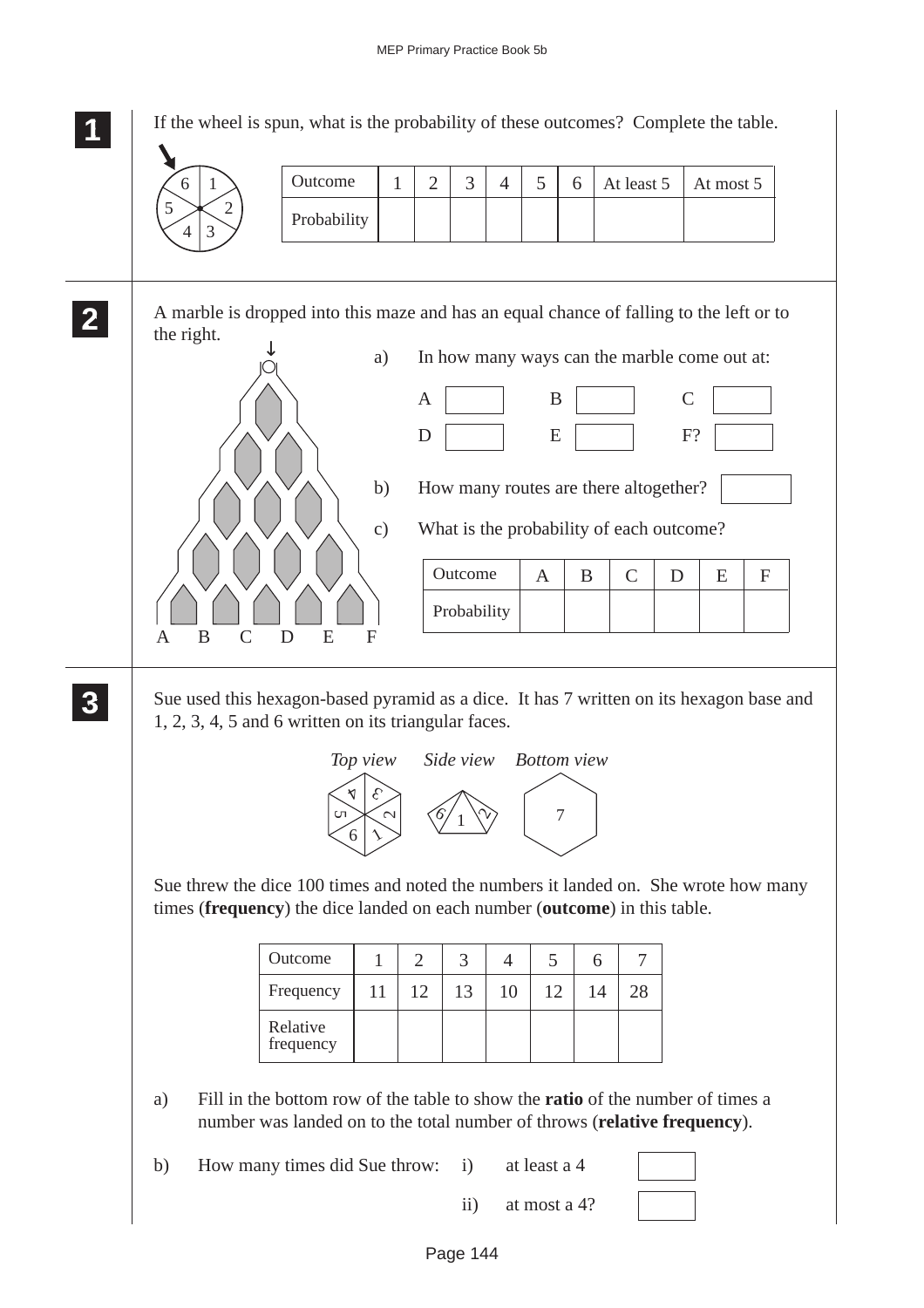A bag of sweets contains 8 mints, 6 toffees and 2 boiled fruits, all wrapped in foil and all the same size and shape. You take one sweet from the bag with your eyes closed. What is the probability that it is: a) a mint  $\begin{vmatrix} 1 & 1 \end{vmatrix}$  b) a toffee  $\begin{vmatrix} 1 & 1 \end{vmatrix}$  c) a boiled fruit d) **not** a mint e) **not** a toffee f i a mint **or** a toffee? If the wheel is spun, what is the probability of each outcome? Complete the table. A dice is thrown 100 times and a tally is kept of the numbers thrown. The table shows the number of times (**frequency**) that each number (**outcome**) is thrown. a) Fill in the bottom row of the table to show the relative frequency. b) Do you think that the dice is **biased** or **unbiased**? . . . . . . . . . . . . . . . . . . . Give a reason for your answer. . . . . . . . . . . . . . . . . . . . . . . . . . . . . . . . . . . . . . . . . . . . . . . . . . . . . . . . . . . . . . . . . . . . . . . . . . . . . . . . . . . . . . . . . . . . . . . . . . . . . . . . . . . . . . . . . . . . . . . . . . . . . . . . . A bag contains 100 balls, each marked with a natural number from 1 to 100. You take out a ball with your eyes closed. What is the probability that it is: a) an even number b) a multiple of 3 c) **not** a multiple of 3 d) a multiple of 10 e) **not** a multiple of  $10 \mid f$  f) a square number? **1 11 11 2 22 22** 1 2 3 5 6 7 8 Outcome Probability 1 | 2 | 3 | 4 | 5 | 6 | 7 | 8 |  $\geq 7$  |  $\leq 4$  | prime number **3 33 33 33** Frequency Relative frequency Outcome 1 2 3 4 5 6 12 | 11 | 14 | 13 | 26 | 24 **4 44 44**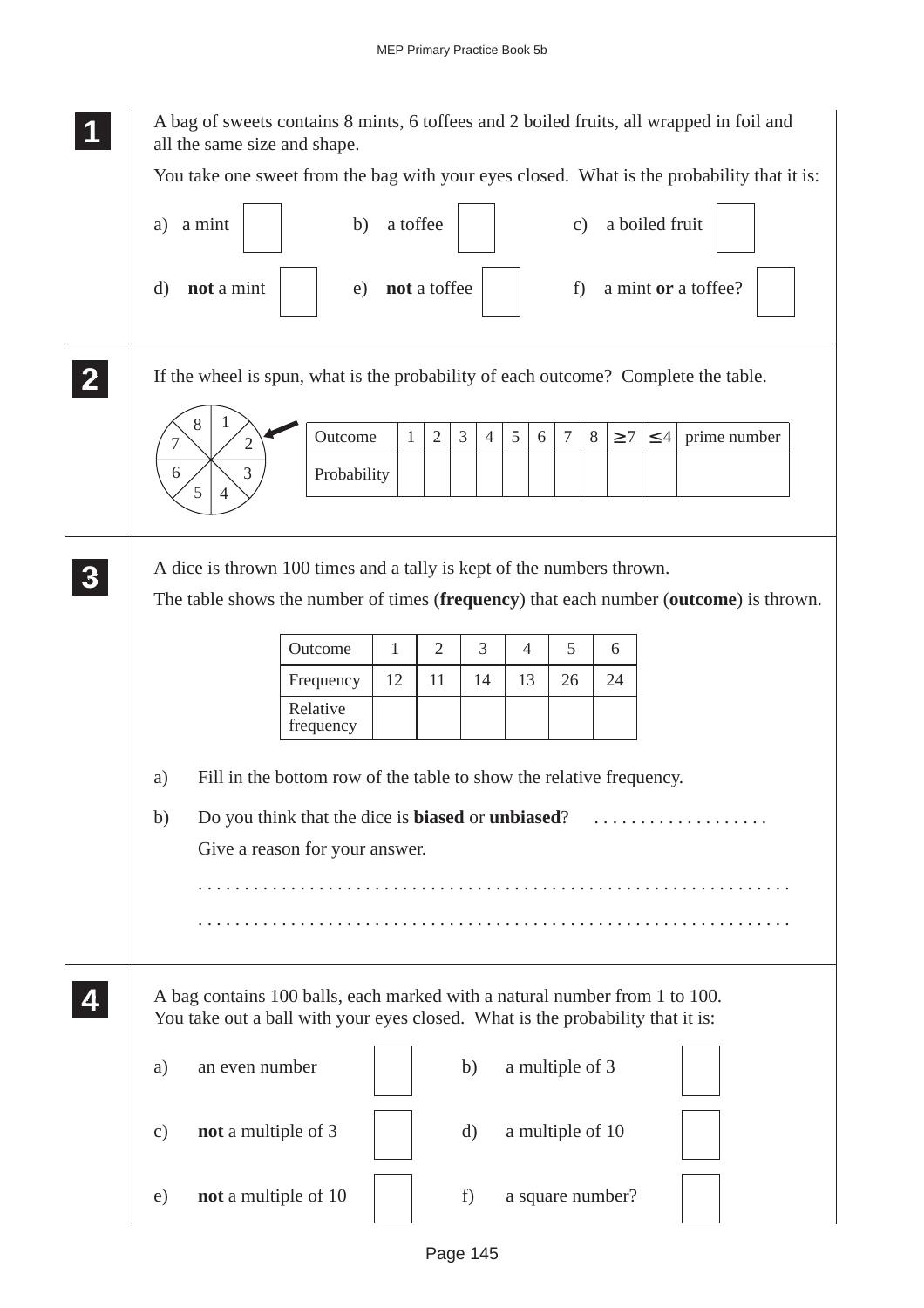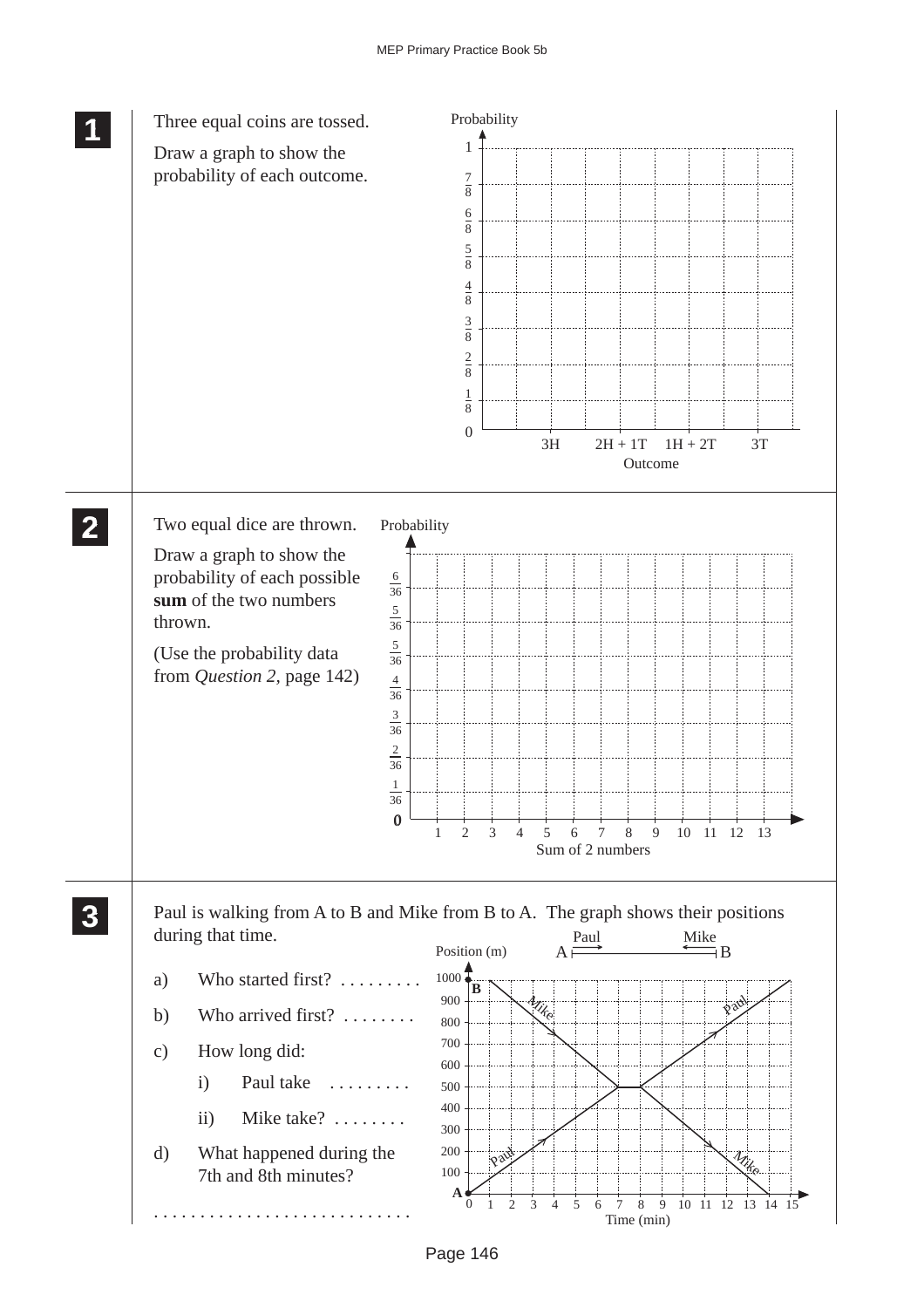

Page 147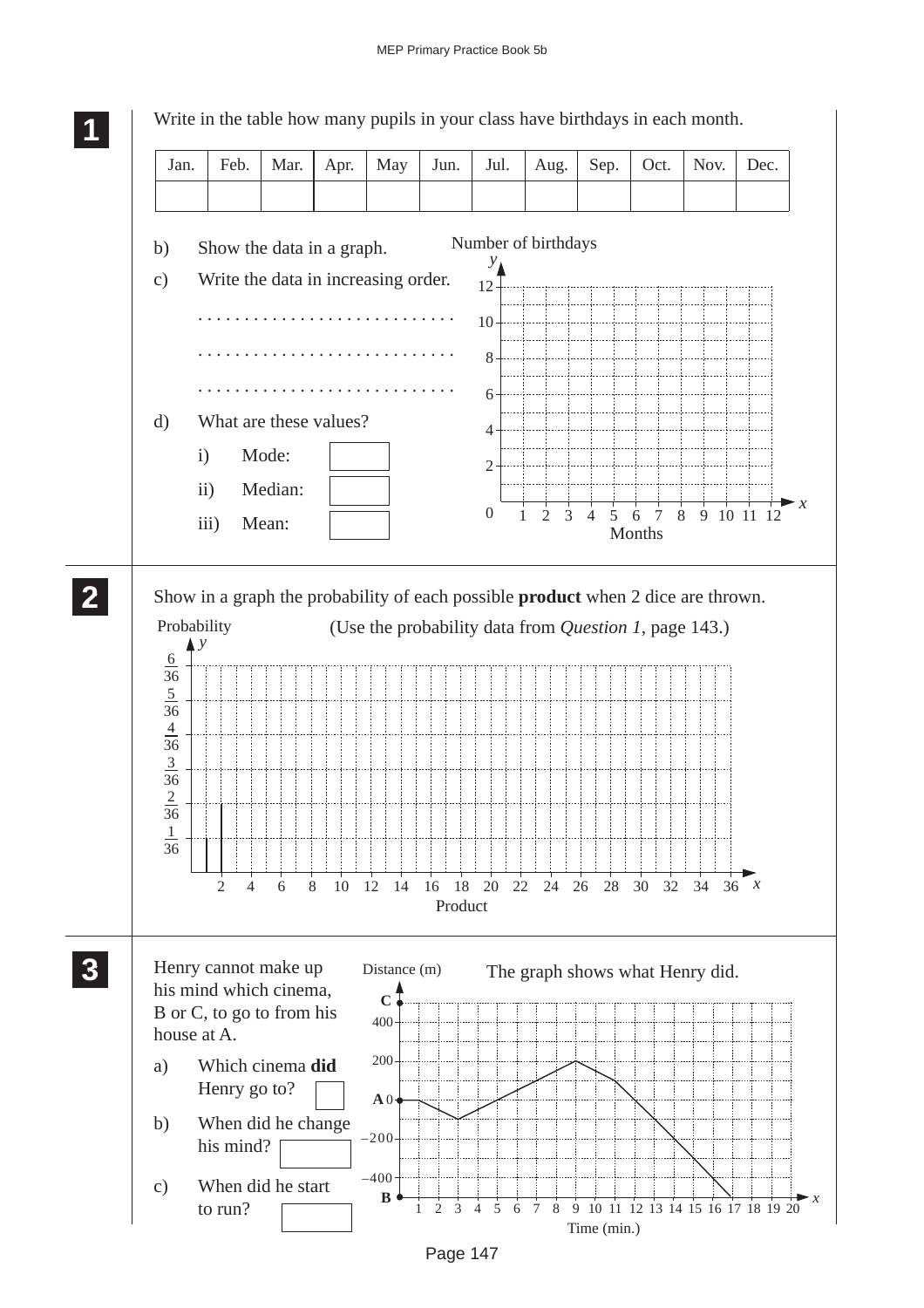|  | Two groups of pupils are in a competition to see which of them does better in a maths<br>test out of 8 marks.                                                                  |  |  |                                                                      |                |  |                |                     |   |  |  |
|--|--------------------------------------------------------------------------------------------------------------------------------------------------------------------------------|--|--|----------------------------------------------------------------------|----------------|--|----------------|---------------------|---|--|--|
|  | Both groups contain 8 pupils but their marks are similar. They need one overall mark<br>for each group to make the comparison easier and decide to use the mean value.         |  |  |                                                                      |                |  |                |                     |   |  |  |
|  | Calculate the mean mark for each group and compare them. Fill in the missing sign.<br><b>Group A:</b> 8, 8, 7, 5, 6, 8, 6, 7 (marks)<br><b>Group B:</b> 6, 6, 6, 7, 6, 7, 8, 8 |  |  |                                                                      |                |  |                |                     |   |  |  |
|  |                                                                                                                                                                                |  |  |                                                                      |                |  |                |                     |   |  |  |
|  | Mean:                                                                                                                                                                          |  |  |                                                                      | Mean:          |  |                |                     |   |  |  |
|  | Solve the problem in your exercise book and write the answer here.                                                                                                             |  |  |                                                                      |                |  |                |                     |   |  |  |
|  | Two groups of children collected blackberries. There were 6 children in Group A and<br>8 children in Group B.                                                                  |  |  |                                                                      |                |  |                |                     |   |  |  |
|  | The members of <b>Group A</b> collected these amounts of blackberries:                                                                                                         |  |  |                                                                      |                |  |                |                     |   |  |  |
|  |                                                                                                                                                                                |  |  | $1.2 \text{ kg}$ , 0.8 kg, $1.6 \text{ kg}$ , 2.4 kg, 0.6 kg, 0.9 kg |                |  |                |                     |   |  |  |
|  | The members of <b>Group B</b> collected these amounts of blackberries:                                                                                                         |  |  |                                                                      |                |  |                |                     |   |  |  |
|  | 0.9 kg, 1.4 kg, 1.2 kg, 0.6 kg, 2 kg, 1 kg, 0.45 kg, 0.7 kg                                                                                                                    |  |  |                                                                      |                |  |                |                     |   |  |  |
|  | Which group worked harder?                                                                                                                                                     |  |  |                                                                      |                |  |                |                     |   |  |  |
|  |                                                                                                                                                                                |  |  |                                                                      |                |  |                |                     |   |  |  |
|  |                                                                                                                                                                                |  |  |                                                                      |                |  |                |                     |   |  |  |
|  |                                                                                                                                                                                |  |  |                                                                      |                |  |                |                     |   |  |  |
|  | Draw graphs to show the data from <i>Question 2</i> .                                                                                                                          |  |  |                                                                      |                |  |                |                     |   |  |  |
|  |                                                                                                                                                                                |  |  |                                                                      |                |  |                |                     |   |  |  |
|  |                                                                                                                                                                                |  |  |                                                                      |                |  |                |                     |   |  |  |
|  | Draw a red horizontal line at each mean.                                                                                                                                       |  |  |                                                                      | $\overline{2}$ |  |                |                     |   |  |  |
|  | <b>Group A</b>                                                                                                                                                                 |  |  | Amount<br>collected                                                  |                |  |                |                     |   |  |  |
|  | Mean:                                                                                                                                                                          |  |  | (kg)                                                                 |                |  |                |                     |   |  |  |
|  |                                                                                                                                                                                |  |  |                                                                      |                |  |                |                     |   |  |  |
|  |                                                                                                                                                                                |  |  |                                                                      |                |  |                |                     | 5 |  |  |
|  |                                                                                                                                                                                |  |  |                                                                      |                |  |                |                     |   |  |  |
|  |                                                                                                                                                                                |  |  |                                                                      | $\theta$       |  | 2              |                     |   |  |  |
|  |                                                                                                                                                                                |  |  |                                                                      |                |  |                | Children in Group A |   |  |  |
|  | $\overline{2}$                                                                                                                                                                 |  |  |                                                                      |                |  |                |                     |   |  |  |
|  | Amount                                                                                                                                                                         |  |  |                                                                      |                |  |                |                     |   |  |  |
|  | collected<br>(kg)                                                                                                                                                              |  |  |                                                                      |                |  | <b>Group B</b> |                     |   |  |  |
|  |                                                                                                                                                                                |  |  |                                                                      |                |  | Mean:          |                     |   |  |  |
|  |                                                                                                                                                                                |  |  |                                                                      |                |  |                |                     |   |  |  |
|  |                                                                                                                                                                                |  |  |                                                                      |                |  |                |                     |   |  |  |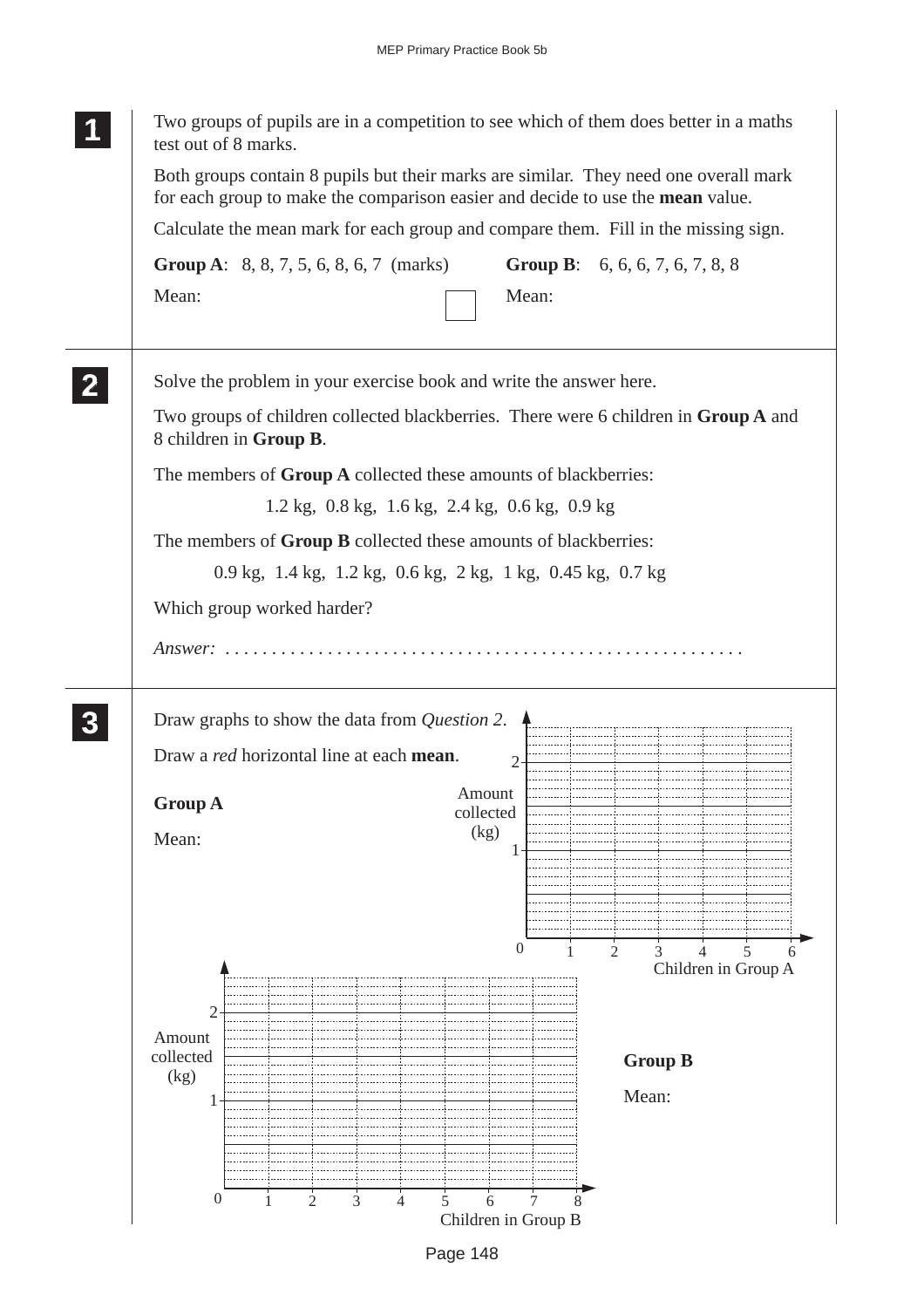|                  | The ages of the members of the Cabbage family are:                                                                                                              |
|------------------|-----------------------------------------------------------------------------------------------------------------------------------------------------------------|
|                  | 1 year, 3 years, 33 years, 34 years and 65 years                                                                                                                |
|                  | The ages of the members of the <i>Parsnip</i> family are:                                                                                                       |
|                  | 10 years, 12 years, 19 years, 21 years, 42 years and 43 years.                                                                                                  |
|                  | Calculate the <b>mean</b> age of each family.<br>a)                                                                                                             |
|                  | Cabbage family:                                                                                                                                                 |
|                  | Parsnip family:                                                                                                                                                 |
|                  | Both families are working in their gardens. Which family do you think will be<br>b)<br>able to do more work? Give a reason for your answer.                     |
|                  | One summer's day in Budapest, the temperature was noted every two hours and<br>recorded in this table.                                                          |
|                  | Time (hours)<br>$\overline{2}$<br>12<br>20<br>22<br>$\overline{0}$<br>8<br>10<br>14<br>16<br>18<br>24<br>$\overline{4}$<br>6                                    |
|                  | $\vert 10.6 \vert 10.0 \vert 9.5 \vert 11.1 \vert 15.2 \vert 20.9 \vert 25.0 \vert 28.3 \vert 29.0 \vert$<br>$26.1$   21.0   17.4   13.0<br>Temperature<br>(°C) |
|                  | Calculate the mean of the temperatures on that day<br>a)<br>Mean:<br>from the given data.                                                                       |
|                  | Write the data in increasing order then find the <b>mode</b> and <b>median</b> .<br>b)                                                                          |
|                  |                                                                                                                                                                 |
|                  |                                                                                                                                                                 |
|                  | Median:<br>Mode:                                                                                                                                                |
|                  |                                                                                                                                                                 |
| $\boldsymbol{3}$ | One winter's day in Budapest, the temperature was noted every two hours and<br>recorded in this table.                                                          |
|                  | Time (hours)<br>0<br>$\overline{2}$<br>$8-1$<br>10<br>12<br>4<br>14<br>18<br>20<br>22<br>24<br>$6 \mid$<br>16                                                   |
|                  | $-3$<br>$\overline{4}$<br>5<br>$\sqrt{2}$<br>$-10$<br>$-11$<br>$-11$   $-10$   $-8$  <br>$\mathbf{1}$<br>$\overline{0}$<br>$-8$<br>Temperature<br>- 4<br>(°C)   |
|                  | Calculate the <b>mean</b> of the temperatures on that day<br>a)<br>Mean:<br>from the given data.                                                                |
|                  | Write the data in increasing order then find the <b>mode</b> and <b>median</b> .<br>b)                                                                          |
|                  |                                                                                                                                                                 |
|                  | Mode:<br>Median:                                                                                                                                                |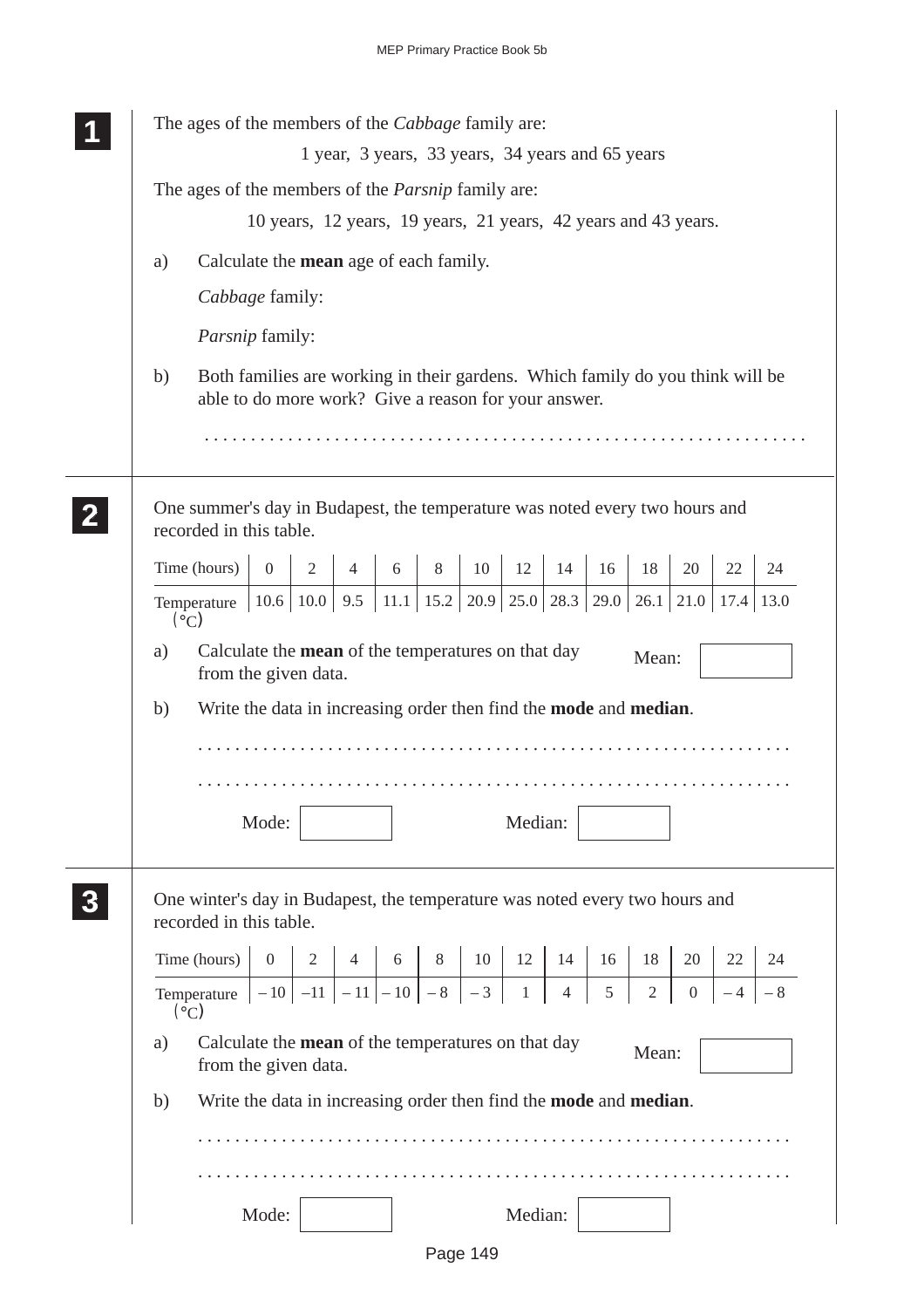**<sup>11</sup>** Mike is growing two different varieties of tomato plants in his greenhouse.

**1 11**

**2 22 22** During one week, he keeps a record of the number of tomatoes he picks from each type of plant and notes the data in a table.

|               | Day                                                                       | Mon | Tue           | Wed            | Thu | Fri            | Sat  | Sun   |  |
|---------------|---------------------------------------------------------------------------|-----|---------------|----------------|-----|----------------|------|-------|--|
|               | Variety A                                                                 | 5   | 5             | $\overline{4}$ | 1   | $\Omega$       | 2    | 5     |  |
|               | Variety B                                                                 | 5   | 3             | 3              | 3   | $\overline{7}$ | 9    | 6     |  |
| a)            | For <b>Variety A</b> , what is the:                                       |     |               |                |     |                |      |       |  |
|               | $\mathbf{i}$<br>mode                                                      |     | ii)           | median         |     |                | iii) | mean? |  |
| b)            | For <b>Variety B</b> , what is the:                                       |     |               |                |     |                |      |       |  |
|               | $\mathbf{i}$<br>mode                                                      |     | $\mathbf{ii}$ | median         |     |                | iii) | mean? |  |
| $\mathbf{c})$ | Compare the two sets of data. Which variety do you think is best and why? |     |               |                |     |                |      |       |  |
|               |                                                                           |     |               |                |     |                |      |       |  |
|               |                                                                           |     |               |                |     |                |      |       |  |

A group of pupils took tests in 4 subjects: English, Mathematics, History and Geography. Each test was out of 10 marks. The teacher wrote the results in this table.

|                          | English | Mathematics | History | Geography | Mean mark<br>per pupil |
|--------------------------|---------|-------------|---------|-----------|------------------------|
| Anne                     | 7       | 8           | 6       | 7         |                        |
| <b>Brenda</b>            | 8       | 8           | 7       | 5         |                        |
| Claire                   | 9       | 10          | 9       | 8         |                        |
| Darren                   | 7       | 9           | 9       | 7         |                        |
| Ella                     | 10      | 9           | 5       | 8         |                        |
| Freddy                   | 8       | 10          | 6       | 5         |                        |
| Graham                   | 7       | 9           | 7       | 9         |                        |
| Mean mark<br>per subject |         |             |         |           |                        |

a) Complete the table by calculating: i) the mean mark per **pupil**

ii) the mean mark per **subject**.

- b) Which pupil did best overall? . . . . . . . . . . . . . . . . . . .
- c) Which subject did the pupils find:  $i$ )

| i) easiest | .                            |  |
|------------|------------------------------|--|
|            | ii) most difficult? $\ldots$ |  |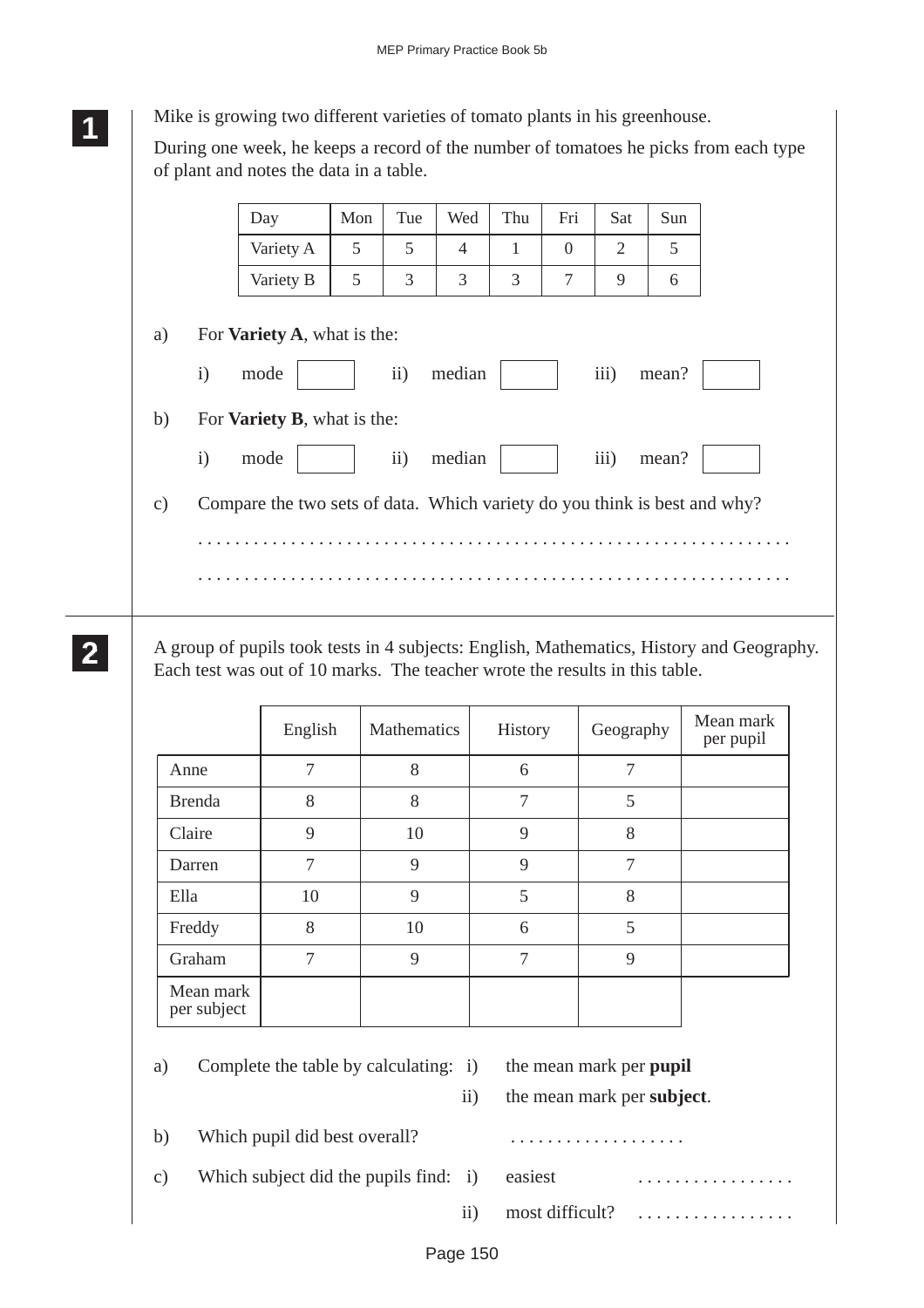|               | Calculator not allowed                                                                                                                                                      |
|---------------|-----------------------------------------------------------------------------------------------------------------------------------------------------------------------------|
| KS2A          | Write in the <b>missing</b> numbers.                                                                                                                                        |
| 1999<br>Q.I   | a) $(4 \times 3) +$ $\Big $ = 17<br>$[1$ mark]                                                                                                                              |
|               | b) $(5 \times 5)  \Big $ = 22<br>$[1$ mark]                                                                                                                                 |
| $\mathbf{2}$  | Calculator not allowed                                                                                                                                                      |
| KS2A<br>1999  | Calculate $459 \times 6$<br>$[1$ mark]                                                                                                                                      |
| Q.12          |                                                                                                                                                                             |
| 3             | Calculator allowed                                                                                                                                                          |
| KS2B          | Write the number that is the nearest to 5000 which uses all the digits 4, 5, 6 and 8.                                                                                       |
| 1999<br>Q.9   | $[1$ mark]                                                                                                                                                                  |
|               | Practise calculation.                                                                                                                                                       |
|               | b)<br>a)<br>$\mathbf{c})$<br>2 2 0 8 1 7<br>8 3 6 0 5<br>2 0 8 1 7<br>4 0 5 3<br>6 7 0 9 2<br>$\times$ 1 4<br>1   0   4   1   0 4<br>5 0 5 05<br>$\boldsymbol{+}$<br>$^{+}$ |
| 5             | We have 80 books altogether. They are arranged on 3 shelves.                                                                                                                |
| HMC           | If we moved 7 books from the top shelf to the middle shelf and took 8 books away                                                                                            |
| 2002<br>Age 9 | from the bottom shelf, there would be an equal number of books on each shelf.<br>How many books are on each shelf?                                                          |
|               |                                                                                                                                                                             |
|               |                                                                                                                                                                             |
|               |                                                                                                                                                                             |
|               |                                                                                                                                                                             |
|               |                                                                                                                                                                             |
|               |                                                                                                                                                                             |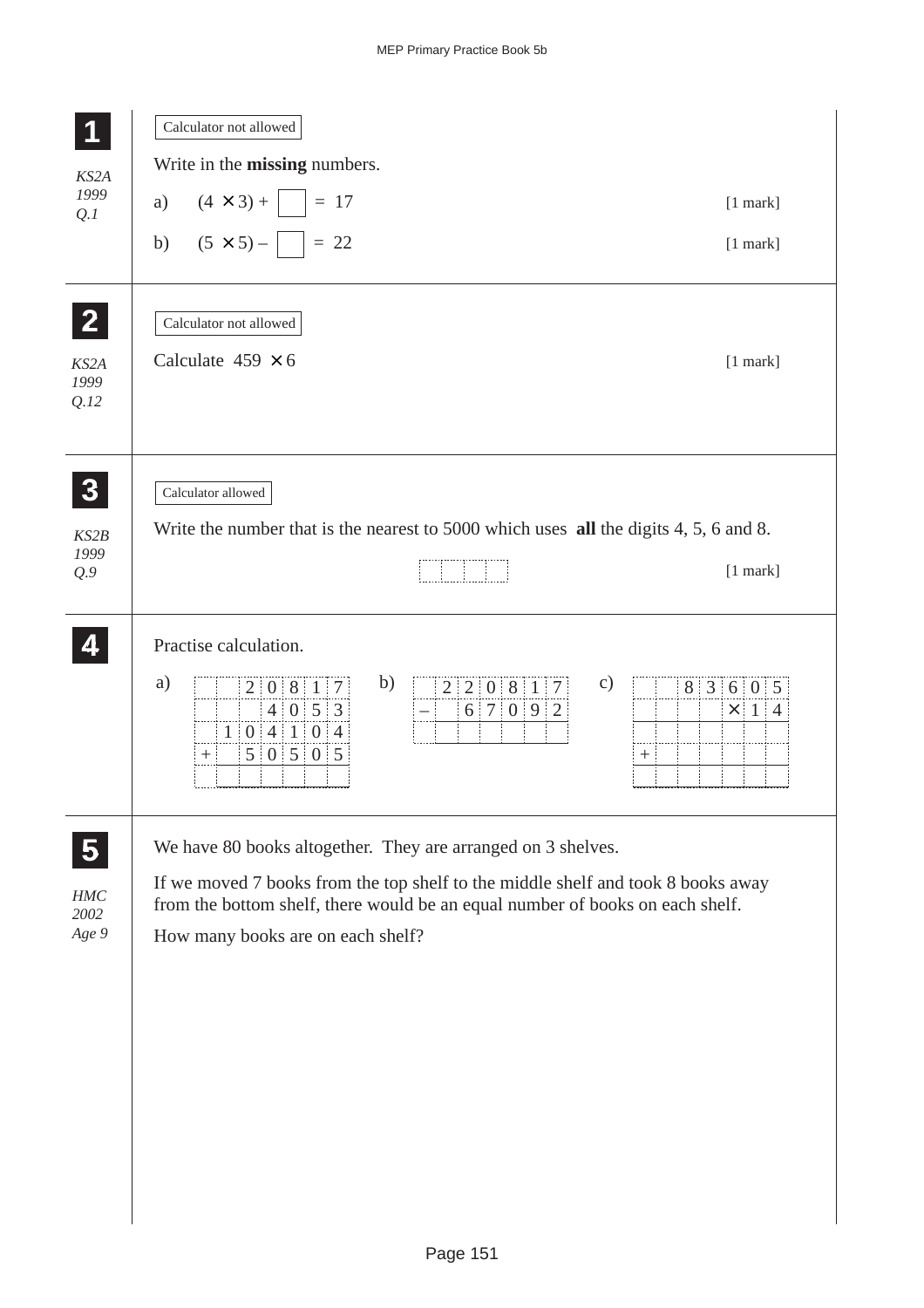| KS2B<br>1999<br>Q.2                    | <b>CONTROLLER</b><br>Calculator allowed<br>65<br>66<br>63<br>64<br>67<br>73<br>74<br>75<br>76<br>77<br>Circle two numbers which add up to 160.<br>$[1$ mark]<br>83<br>84<br>85<br>86<br>87<br>93<br>95<br>97<br>94<br>96                                                                                                                                                  |  |
|----------------------------------------|---------------------------------------------------------------------------------------------------------------------------------------------------------------------------------------------------------------------------------------------------------------------------------------------------------------------------------------------------------------------------|--|
| KS2A<br>1999<br>Q.7                    | Daisies<br>Roses<br>Calculator not allowed<br>A shop sells these flowers.<br>50 p each<br>99 p a bunch<br>John buys 4 bunches of daisies. How much does he pay altogether?<br>a)                                                                                                                                                                                          |  |
|                                        | $[1$ mark]<br>Karpal has £5.00 to spend on roses. How many roses can she buy for £5.00?<br>b)<br>$[1$ mark]                                                                                                                                                                                                                                                               |  |
|                                        | b) $2\frac{4}{5} - 1\frac{1}{5} =$<br>a) $\frac{3}{4} + \frac{2}{4} + \frac{1}{4} =$<br>c) $3\frac{2}{3} + \frac{1}{6} =$<br>d) $\frac{7}{8} - \frac{1}{5} =$<br>e) $\frac{2}{7} \times 3 =$<br>f) $\frac{8}{9} \div 4 =$                                                                                                                                                 |  |
| 4<br>KS2A<br>1999<br>Q.18              | <b>Soldier School Section</b><br>Calculator not allowed<br>Circle the two numbers which add up to 1.<br>0.11<br>0.85<br>0.9<br>0.25<br>0.15<br>$[1$ mark]                                                                                                                                                                                                                 |  |
|                                        | b)<br>d)<br>a)<br>$\mathbf{c})$<br>3 6 8 2<br>$1 \ 0 \ 2$<br>4.3<br>1   0   3, 4   5<br>1 4,5 9<br>6, 8<br>$\times$ 7<br>$\overline{4}$<br>$6 \ 2 \ 9$<br>$^+$                                                                                                                                                                                                            |  |
| $6 \nvert$<br>HMC<br>2002, I<br>Age 10 | In this addition, different letters stand for different digits and the<br>$A$ $B$<br>same letters stand for the same digits. A is not less than 3.<br>$+$<br>$\mathbf{B}$<br>D A<br>Which digit could each letter stand for? Find different solutions<br>a)<br>in your exercise book.<br>What is: i) the smallest<br>the greatest<br>possible sum?<br>b)<br>$\mathbf{ii}$ |  |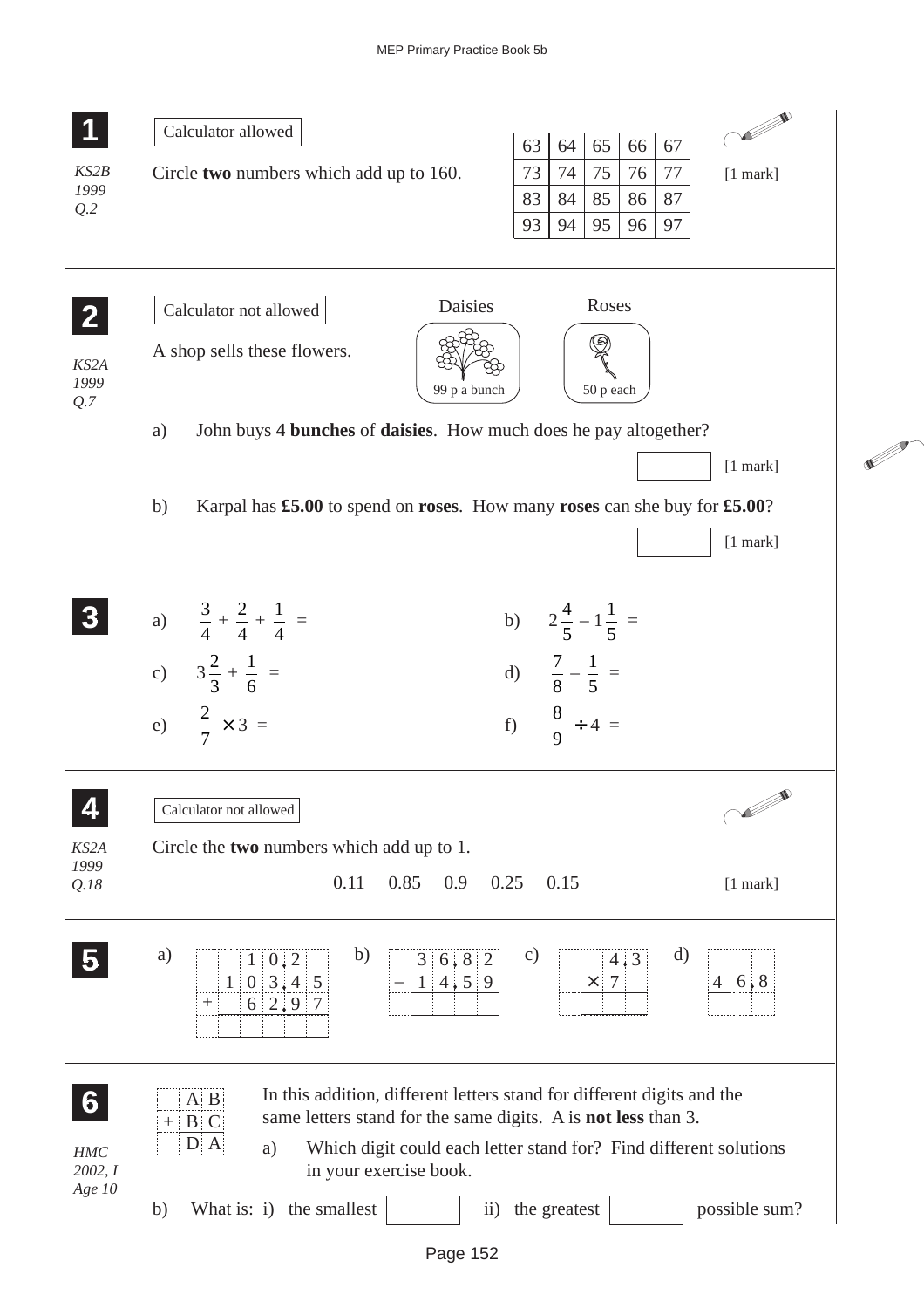|                        | Practise addition. |                    |                                                                                                               |  |                 |              |                                |                   |  |
|------------------------|--------------------|--------------------|---------------------------------------------------------------------------------------------------------------|--|-----------------|--------------|--------------------------------|-------------------|--|
|                        | a)                 |                    | i) $3+2 =$                                                                                                    |  | ii) $3+0=$      |              |                                | iii) $3 + (-2) =$ |  |
|                        |                    |                    | iv) $3 + (-4) =$                                                                                              |  | v) $3 + (-6) =$ |              |                                |                   |  |
|                        | b)                 |                    | i) $-3+(-2) =$                                                                                                |  |                 |              | ii) $-3 + 0 =$ iii) $-3 + 2 =$ |                   |  |
|                        |                    |                    | iv) $-3+4 =$                                                                                                  |  | $V)$ $-3+6=$    |              |                                |                   |  |
|                        | $\mathbf{c})$      |                    | i) $25 + (-41) + 12 + (-10) =$                                                                                |  |                 |              |                                |                   |  |
|                        |                    | $\mathbf{ii}$ )    | $-100 + (-30) + 78 + (-48) =$                                                                                 |  |                 |              |                                |                   |  |
|                        |                    | $\overline{111}$ ) | $5000 + (-2000) + (-3000) =$                                                                                  |  |                 |              |                                |                   |  |
|                        |                    | iv)                | $-85000 + (-15000) + (-20000) =$                                                                              |  |                 |              |                                |                   |  |
|                        |                    | V)                 | $-236700+0=$                                                                                                  |  |                 |              |                                |                   |  |
|                        |                    |                    |                                                                                                               |  |                 |              |                                |                   |  |
|                        |                    |                    | Write an operation and calculate the answer.                                                                  |  |                 |              |                                |                   |  |
|                        | a)                 |                    | Ian had £1500 in cash and was £400 in debt, then £300 of his debt was cancelled.                              |  |                 |              |                                |                   |  |
|                        |                    |                    | What is his balance now?                                                                                      |  |                 |              |                                |                   |  |
|                        |                    |                    |                                                                                                               |  |                 |              |                                |                   |  |
|                        | b)                 |                    | Lucy had £1500 in cash and was £400 in debt. She went on holiday and spent<br>£1200. What is her balance now? |  |                 |              |                                |                   |  |
|                        |                    |                    |                                                                                                               |  |                 |              |                                |                   |  |
|                        |                    |                    | Practise calculation.                                                                                         |  |                 |              |                                |                   |  |
|                        | a)                 | $\mathbf{i}$       | $20 - (+ 14) =$                                                                                               |  | b)              | i)           | $20 + (-14) =$                 |                   |  |
|                        |                    | $\mathbf{ii}$ )    | $20 - (+36) =$                                                                                                |  |                 | $\ddot{i}$ ) | $20 + (-36) =$                 |                   |  |
|                        |                    |                    | iii) $40 - (+40) =$                                                                                           |  |                 | iii)         | $40 + (-40) =$                 |                   |  |
|                        |                    |                    | iv) $35 - (-20) =$                                                                                            |  |                 |              | iv) $35 + (+20) =$             |                   |  |
|                        |                    |                    | v) $-30 - (-10) =$                                                                                            |  |                 |              | v) $-30 + (+10) =$             |                   |  |
|                        |                    |                    | vi) $-30 - (-30) =$                                                                                           |  |                 |              | vi) $-30 + (+30) =$            |                   |  |
|                        |                    |                    | vii) $-20 - (-50) =$                                                                                          |  |                 |              | vii) $-20 + (+50) =$           |                   |  |
|                        |                    |                    | viii) $-20 - (+30) =$                                                                                         |  |                 |              | viii) $-20 + (-30) =$          |                   |  |
|                        |                    |                    | What is the smallest possible, 3-digit, positive integer which fulfils these conditions?                      |  |                 |              |                                |                   |  |
|                        | $\bullet$          |                    | If it is multiplied by 3, the result is also a 3-digit number.                                                |  |                 |              |                                |                   |  |
| <b>HMC</b><br>2002, II | $\bullet$          |                    | If it is multiplied by 4, the result is a 4-digit number.                                                     |  |                 |              |                                |                   |  |
| Age 9                  |                    |                    |                                                                                                               |  | Page 153        |              |                                |                   |  |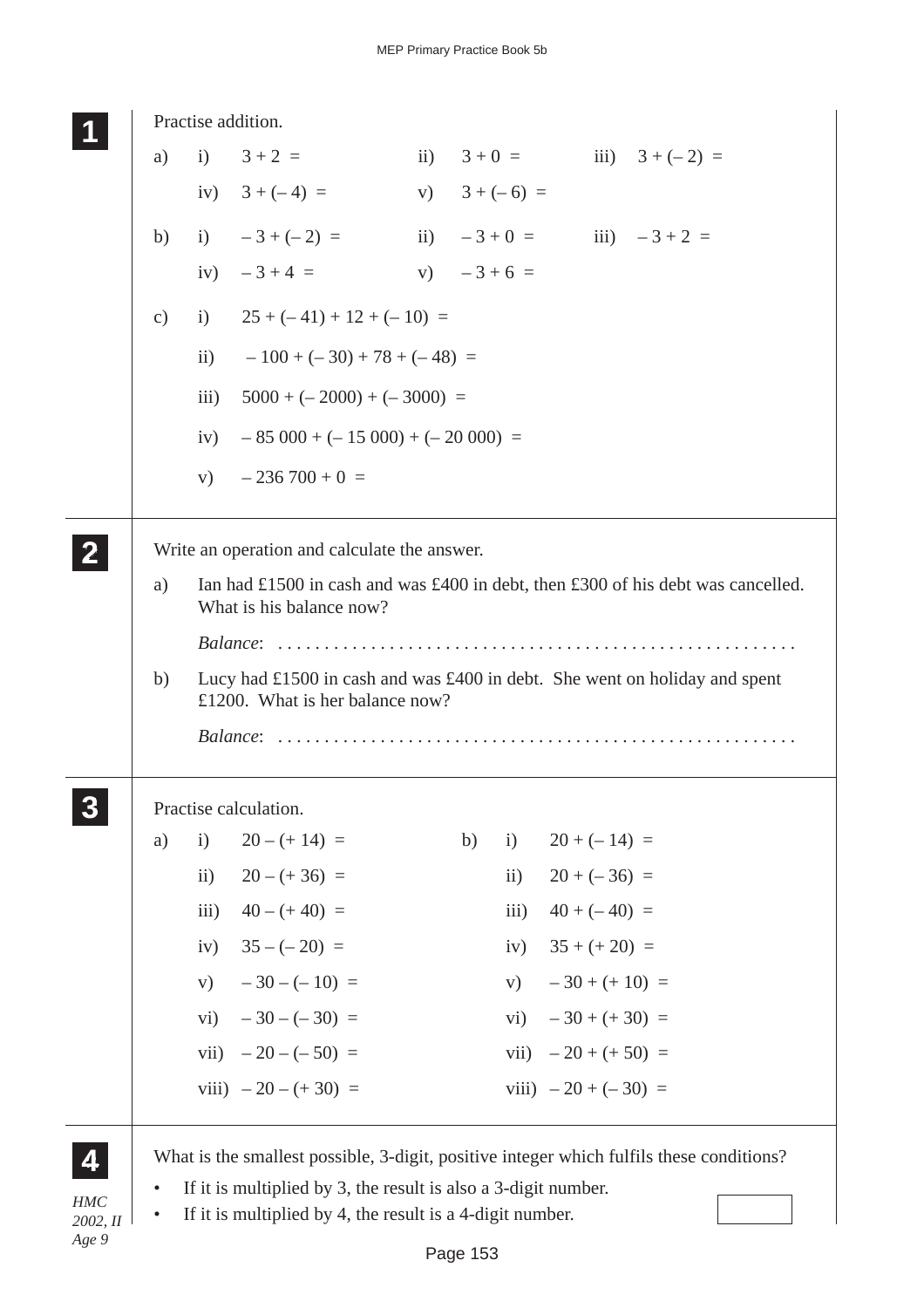|                     | Practise rounding:                                                                                                                                         |    |                                                         |               |                   |                      |
|---------------------|------------------------------------------------------------------------------------------------------------------------------------------------------------|----|---------------------------------------------------------|---------------|-------------------|----------------------|
|                     | to the nearest 10<br>a)                                                                                                                                    | b) | to the nearest 100                                      | $\mathbf{c})$ |                   | to the nearest tenth |
|                     | $6208 \approx$                                                                                                                                             |    | $6208 \approx$                                          |               | $62.08$ $\approx$ |                      |
|                     | $14035 =$                                                                                                                                                  |    | $14035 \approx$                                         |               | $140.35 \approx$  |                      |
|                     | 90 455 $\approx$                                                                                                                                           |    | 90 455 $\approx$                                        |               | 904.55 $\approx$  |                      |
|                     | $383 \approx$                                                                                                                                              |    | $383 \approx$                                           |               | $3.83 \approx$    |                      |
|                     | 9999 $\approx$                                                                                                                                             |    | 9999 $\approx$                                          |               | 99.99 $\approx$   |                      |
| $\mathbf{2}$        | Calculator not allowed                                                                                                                                     |    |                                                         |               |                   |                      |
| KS2A<br>1999<br>Q.9 | Calculate $538 - 396$                                                                                                                                      |    |                                                         |               |                   | $[1$ mark]           |
| $\boldsymbol{3}$    | Calculator allowed                                                                                                                                         |    |                                                         |               |                   |                      |
| KS2B<br>1999<br>Q.5 | Write in the four missing digits.<br>Put one digit in each box.                                                                                            |    | $\boldsymbol{+}$                                        | $= 198$       |                   | $[1$ mark]           |
| 4                   | Calculator not allowed                                                                                                                                     |    |                                                         |               |                   |                      |
| KS2A                | Here is a graph.                                                                                                                                           | a) | The points $A$ , $B$ and $C$ are equally spaced.        |               |                   |                      |
| 1999<br>Q.20        | $\mathcal{Y}$ $\blacktriangle$                                                                                                                             |    | What are the <b>coordinates</b> of the point <b>B</b> ? |               |                   |                      |
|                     | $\bullet C(10, 7)$                                                                                                                                         |    |                                                         |               |                   | $[1$ mark]           |
|                     | $\mathbf{B}$                                                                                                                                               | b) | Point <b>D</b> is directly below point <b>C</b> .       |               |                   |                      |
|                     | A<br>(0, 3)                                                                                                                                                |    | What are the coordinates of the point D?                |               |                   |                      |
|                     | $\boldsymbol{0}$<br>D<br>$\boldsymbol{\mathcal{X}}$                                                                                                        |    | $\left($                                                |               |                   | [1 mark]             |
| 5                   | In a race, the runners are started 1 minute after each other. The first runner covers<br>174 m each minute and the second runner covers 182 m each minute. |    |                                                         |               |                   |                      |
| HMC<br>2002, I      | What distance will be between the two runners:                                                                                                             |    |                                                         |               |                   |                      |
| Age 10              | 10 minutes after the first runner started<br>a)                                                                                                            |    |                                                         |               |                   |                      |
|                     | 30 minutes after the first runner started?<br>b)                                                                                                           |    |                                                         |               |                   |                      |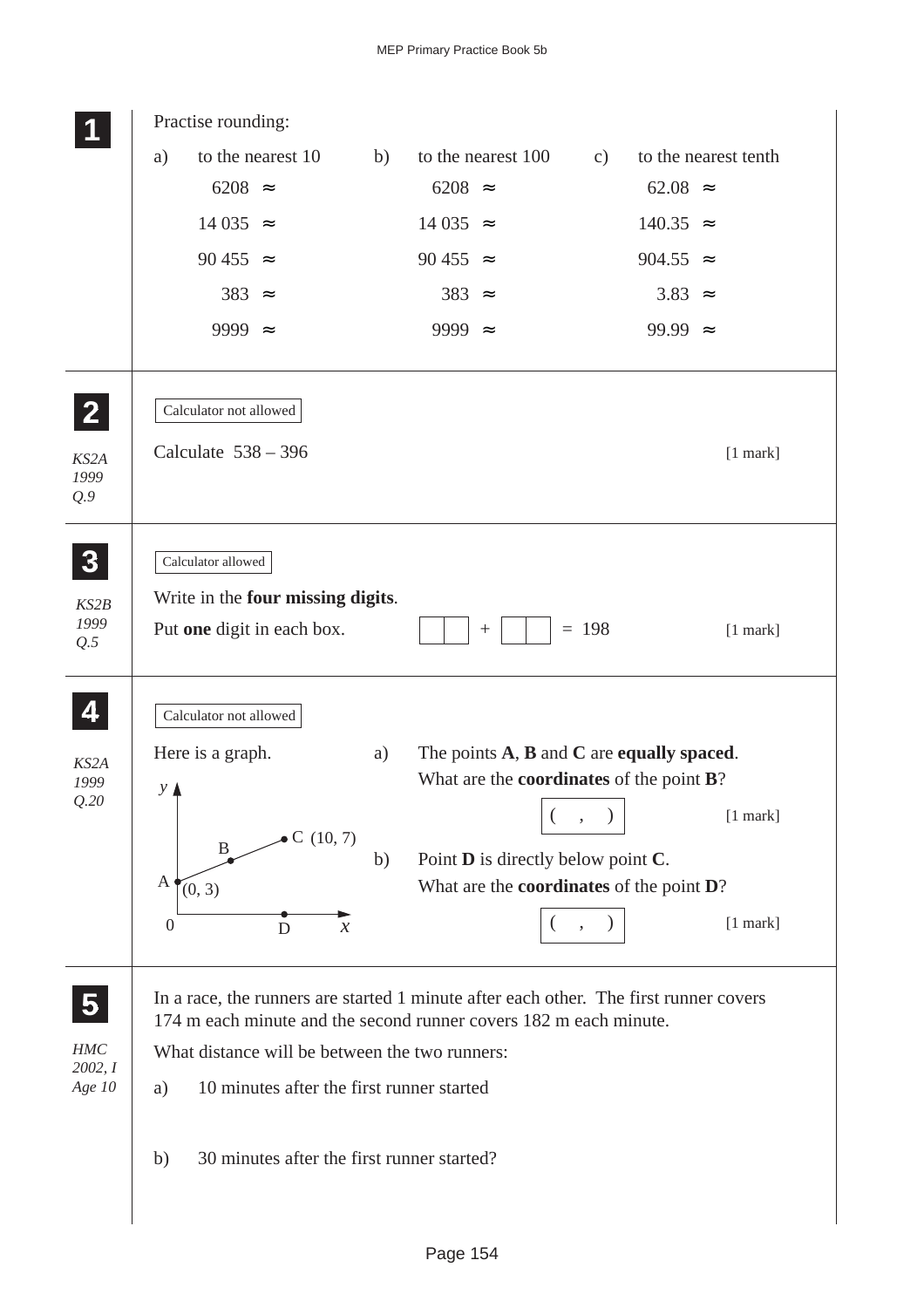|                | Practise calculation.                                                                                                                                                                                                          |
|----------------|--------------------------------------------------------------------------------------------------------------------------------------------------------------------------------------------------------------------------------|
|                | a) $\frac{3}{5} + \frac{4}{5} + \frac{7}{10} =$<br>b) $\frac{3}{8} + \frac{1}{7} =$                                                                                                                                            |
|                | c) $3\frac{3}{4} + \frac{3}{8} =$<br>d) $\frac{5}{7} - \frac{3}{7} =$                                                                                                                                                          |
|                | e) $1\frac{5}{6} - \frac{2}{3} =$<br>f) $\frac{7}{9} - \frac{1}{3} - \frac{1}{9} =$                                                                                                                                            |
|                | Practise calculation.                                                                                                                                                                                                          |
|                | b) $\frac{3}{4} \times 8 =$                                                                                                                                                                                                    |
|                | a) $\frac{2}{3} \times 4 =$<br>c) $\frac{3}{8} \times 5 =$<br>e) $\frac{6}{7} \div 3 =$<br>d) $\frac{1}{3} \div 2 =$                                                                                                           |
|                | f) $\frac{5}{9} \div 5 =$                                                                                                                                                                                                      |
|                | $\begin{array}{ c c c c }\n\hline\n3 & 7 & 0 & 2 \\ \hline\n1 & 4 & 9 & 4 \\ \hline\n\end{array}$<br>b) $78.39$<br>c)<br>a)<br>d)<br>$\begin{array}{c} 2.7 \\ \times 9 \end{array}$<br>6 45.06<br>$-\boxed{4}9.53$<br>$+ 6899$ |
|                | What is the largest possible, 3-digit, positive integer which fulfils <b>both</b> conditions?                                                                                                                                  |
|                | If it is muliplied by 3, the result is also a 3-digit number.<br>If it is multiplied by 4, the result is a 4-digit number.                                                                                                     |
| 5 <sub>1</sub> | In a school the ratio of boys to girls in Year 5 is $5:7$ . There are 12 more girls than<br>boys in Year 5. How many pupils are in Year 5?                                                                                     |
|                | pupils                                                                                                                                                                                                                         |
| 6 <sup>1</sup> | What is the smallest possible natural number that has a remainder of 1 when divided<br>by 2, 3, 4, 5 or 6 but which can be divided by 7 exactly?                                                                               |
|                | What are the four consecutive odd numbers which add up to 80?                                                                                                                                                                  |
|                |                                                                                                                                                                                                                                |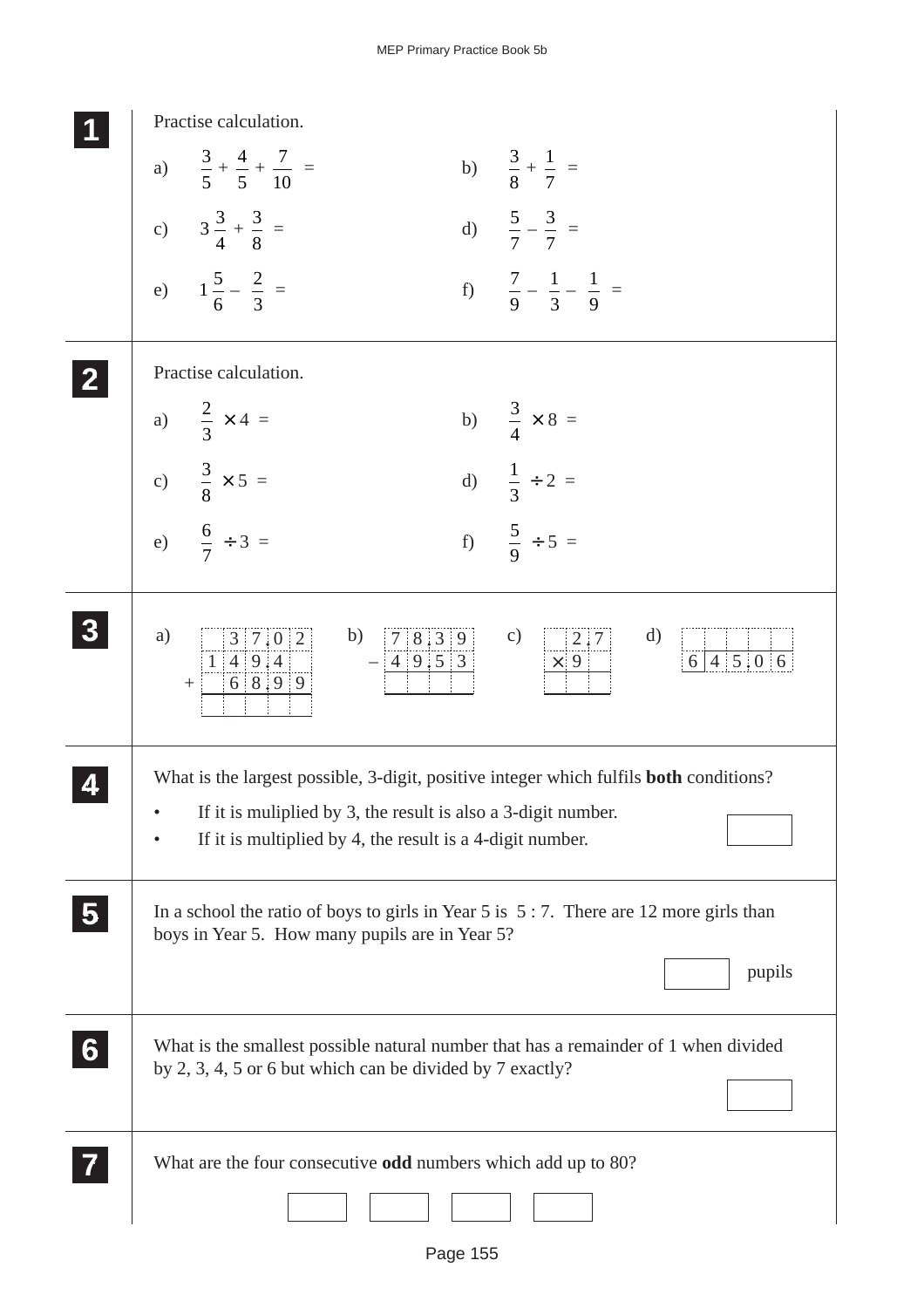|                 |               | Practise calculation.                                                            |
|-----------------|---------------|----------------------------------------------------------------------------------|
|                 | a)            | $37 - 80 + 43 + 64 - 44 =$                                                       |
|                 | b)            | $3.7 - 8 + 4.3 + 6.4 - 4.4 =$                                                    |
|                 | $\mathbf{c})$ | $5 \times 31 \times 25 \times 20 \times 4 =$                                     |
|                 | d)            | $2 \times 50 \div 4 \times 27 =$                                                 |
| $\mathbf{2}$    |               | Practise calculation.                                                            |
|                 | a)            | $30 - 16 \div 4 + 9 \times 5 + 15 =$                                             |
|                 | b)            | $72 \div 8 - 20 \times 6 \div 5 + 300 \div 100 =$                                |
|                 | $\mathbf{c})$ | $20 \div 8 \times 6 + 3 \times 12 \div 9 + 15 \div 5 - 5 =$                      |
| 3               |               | Do each calculation in two different ways.                                       |
|                 | a)            | $650 - (450 + 120) =$                                                            |
|                 |               | or:                                                                              |
|                 | b)            | $650 - (450 - 120) =$                                                            |
|                 |               | or:                                                                              |
|                 | $\mathbf{c})$ | $50 \times (12 + 38) =$<br>or:                                                   |
|                 | d)            | $(200 - 180) \times 7 =$                                                         |
|                 |               | or:                                                                              |
|                 | e)            | $(90 + 72) \div 18 =$                                                            |
|                 |               | or:                                                                              |
|                 | $f$ )         | $600 \div (25 \times 6) =$                                                       |
|                 |               | or:                                                                              |
|                 |               |                                                                                  |
| 4               |               | Which positive, whole numbers make all three inequalities true at the same time? |
| HMC<br>2002, II |               | $3 \times (5 + \vert \ \vert) < 35$                                              |
| Age 9           |               | $8 +$   > 11                                                                     |
|                 |               | $20-3 \times$   $\leq 9$                                                         |
|                 |               |                                                                                  |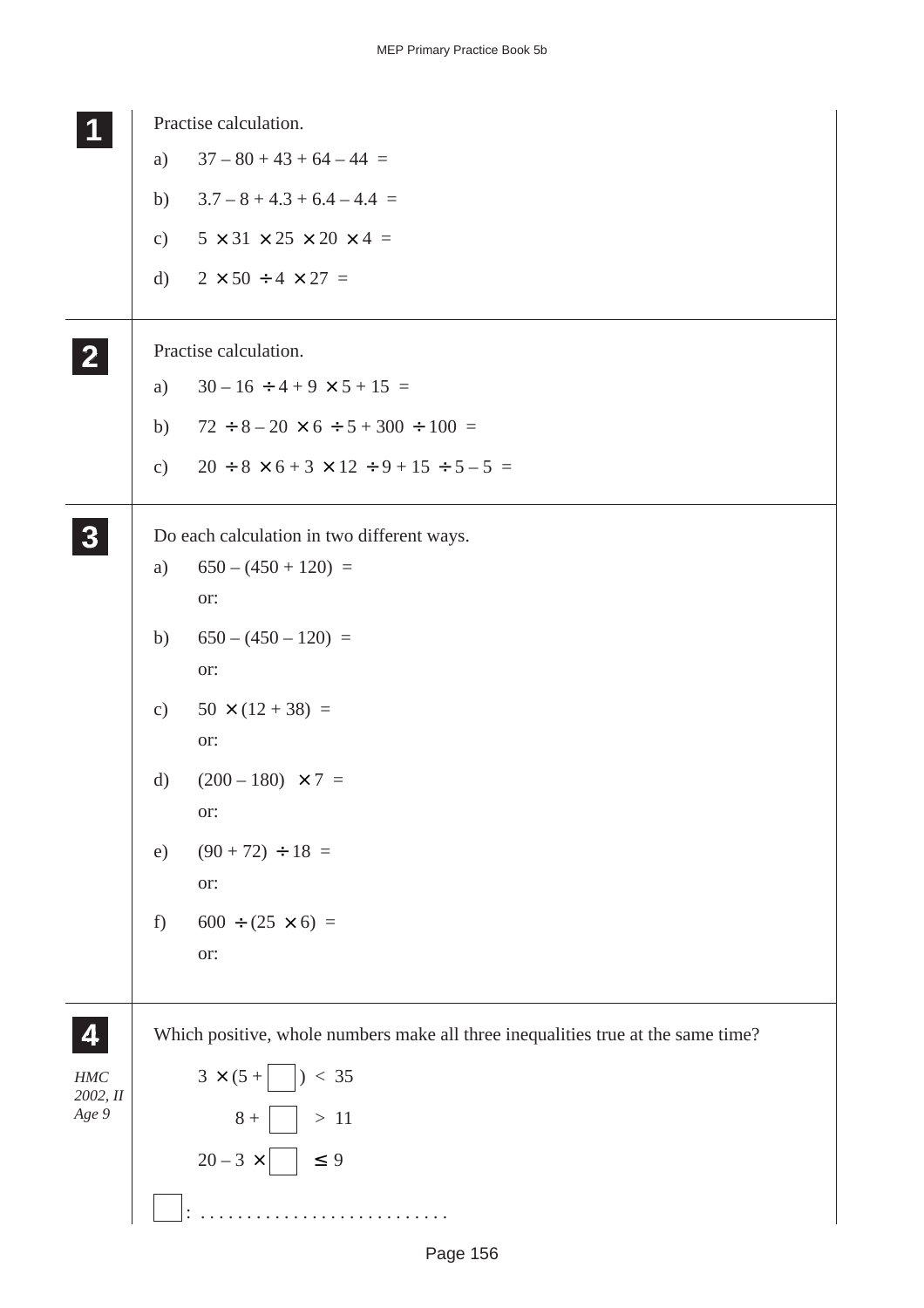|                                      | Calculator not allowed                                                                                                                                                                                         |
|--------------------------------------|----------------------------------------------------------------------------------------------------------------------------------------------------------------------------------------------------------------|
| KS2A                                 | Megan makes a sequence of numbers starting with 100.                                                                                                                                                           |
| 1999<br>Q.17                         | She subtracts 45 each time. Write the next two numbers in the sequence.<br>$[1$ mark]                                                                                                                          |
|                                      | 100, 55, 10,<br>$[1$ mark]<br>$\overline{\phantom{a}}$                                                                                                                                                         |
| $\mathbf{Z}$<br>KS2A<br>1999<br>Q.16 | Calculator not allowed<br>Eggs are put in <b>trays of 12</b> . The trays are packed in boxes.<br>Each box contains 180 eggs. How many trays are in each box?<br>Show your <b>working</b> . You may get a mark. |
|                                      | [2 marks]                                                                                                                                                                                                      |
|                                      | Calculator allowed                                                                                                                                                                                             |
| KS2B<br>1999<br>Q.19                 | Calculate $\frac{7}{8}$ of 7000.<br>$[1$ mark]                                                                                                                                                                 |
|                                      | Calculator allowed                                                                                                                                                                                             |
| KS2B<br>1999                         | Mr. Jones has two sizes of square paving stones.<br>He uses them to make a path.<br>large<br>small                                                                                                             |
| Q.21                                 | $1.55 \text{ m}$<br>$3.72 \text{ m}$                                                                                                                                                                           |
|                                      | The path measures 1.55 metres by 3.72 metres.                                                                                                                                                                  |
|                                      | Calculate the width of a small paving stone.                                                                                                                                                                   |
|                                      | Show your <b>method</b> . You may get a mark.<br>[2 marks]                                                                                                                                                     |
| $\overline{\mathbf{5}}$              | Solve the problem in your exercise book.                                                                                                                                                                       |
| HMC<br>2002, II                      | Some children and their Dads went on a journey by train. There were 10 Dads with<br>1 child each, 10 Dads with 2 children each and 10 Dads with 3 children each.                                               |
| Age 10                               | The group took up the 3 coaches at the front of the train and each child was in the same<br>coach as his or her father.                                                                                        |
|                                      | How could they sit so that the number of Dads and the number of children were the<br>same in each of the 3 coaches?                                                                                            |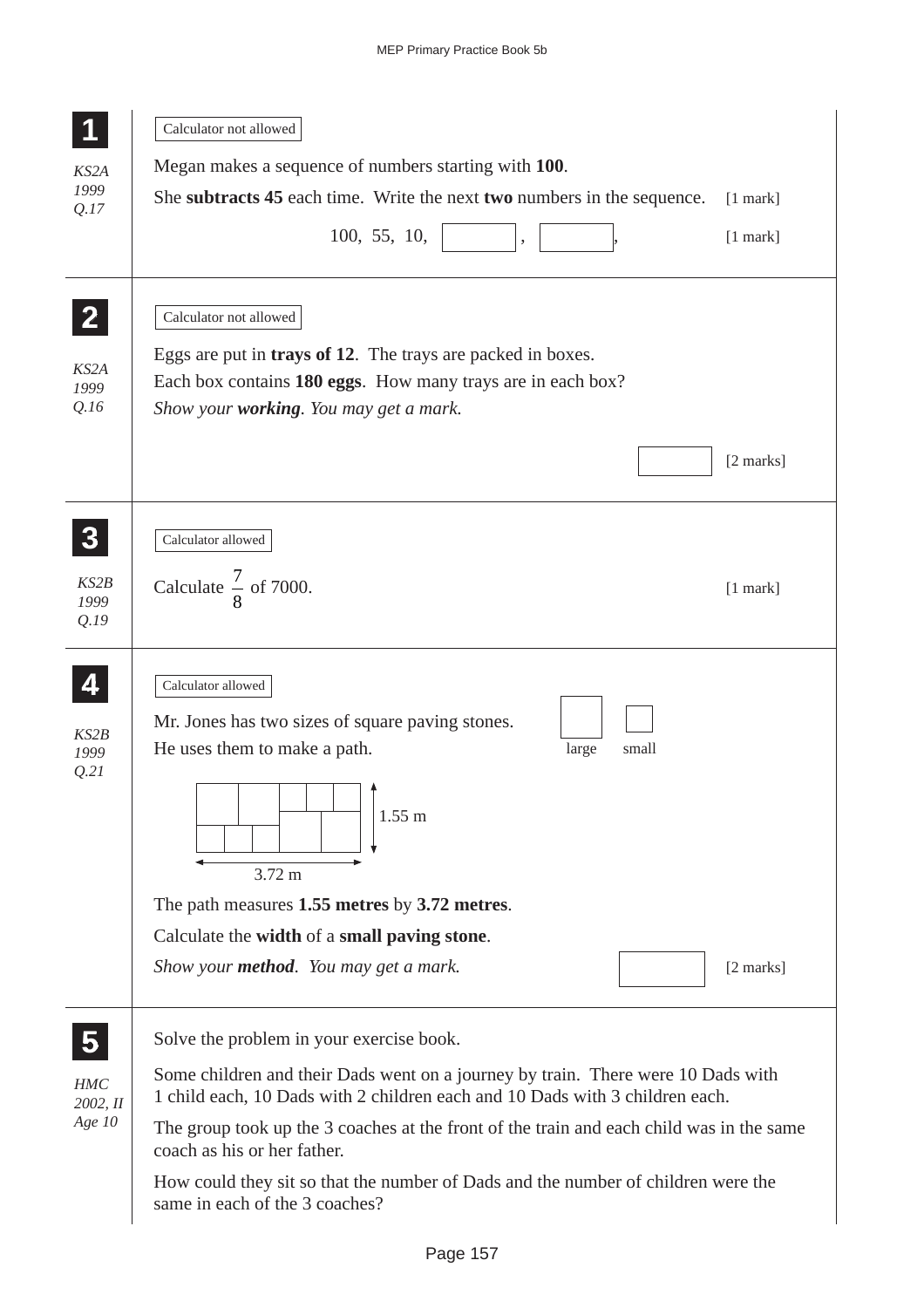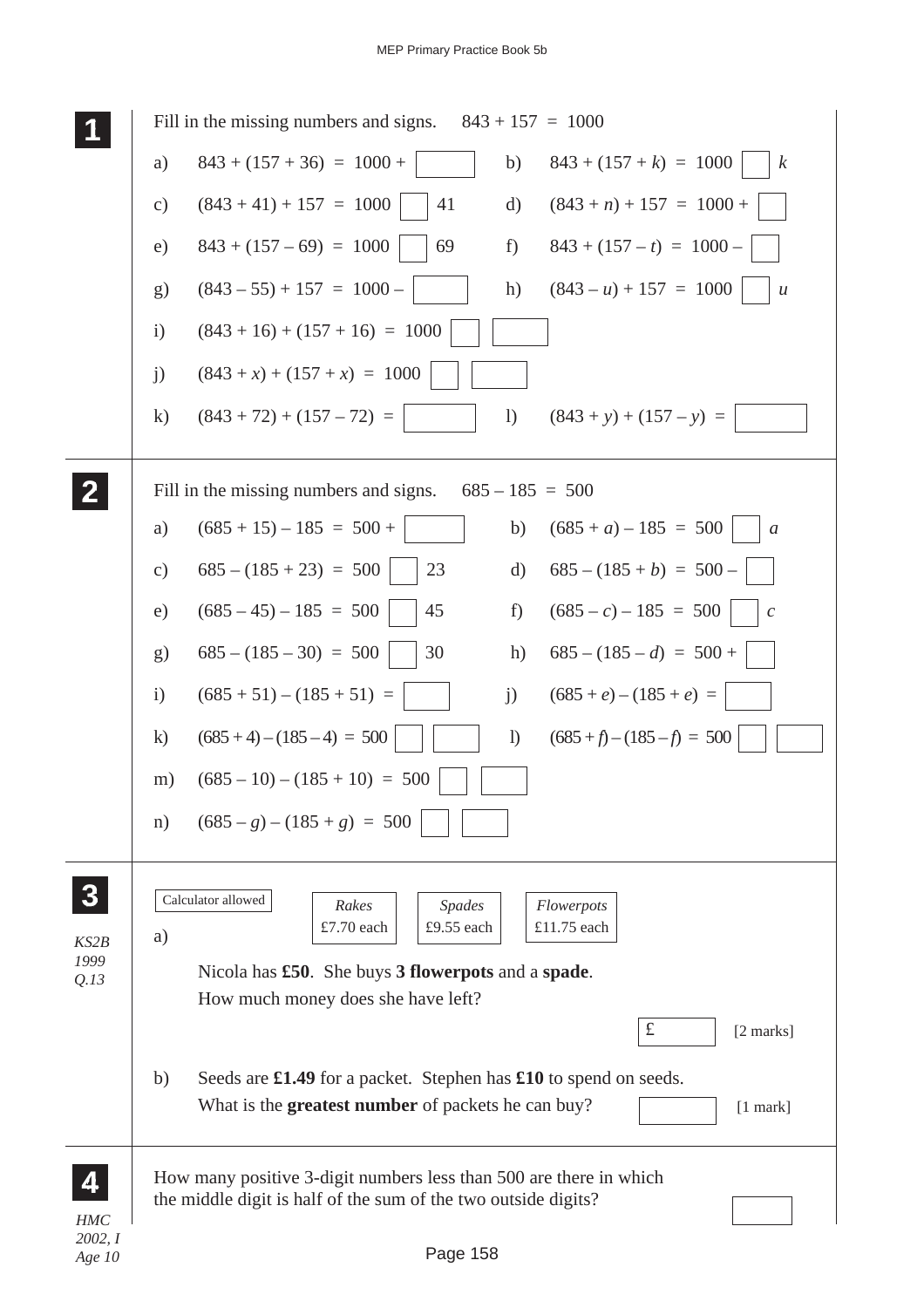| Fill in the missing numbers and signs. $60 \times 20 = 1200$                                                                 |
|------------------------------------------------------------------------------------------------------------------------------|
| $(60 \times 3) \times 20 = 1200$<br>$(60 \times n) \times 20 = 1200 \times$<br>3<br>a)<br>b)                                 |
| $60 \times (20 \times 4) = 1200$<br>$60 \times (20 \times m) = 1200 \times$<br>$\overline{4}$<br>d)<br>$\mathbf{c})$         |
| $(60 \div s) \times 20 = 1200$<br>$(60 \div 3) \times 20 = 1200 \div$<br>f)<br>e)<br>$\boldsymbol{S}$                        |
| $60 \times (20 \div 4) = 1200$<br>$60 \times (20 \div t) = 1200 \div$<br>$\overline{4}$<br>h)<br>g)                          |
| $(60 \times 2) \times (20 \times 2) = 1200 \times$<br>$(60 \times u) \times (20 \times u) = 1200 \times$<br>$\ddot{1}$<br>j) |
| $(60 \div 4) \times (20 \div 4) = 1200 \div$<br>$\mathbf{I}$<br>$\bf k)$<br>$(60 \div v) \times (20 \div v) = 1200 \div$     |
| $(60 \times 5) \times (20 \div 5) =$<br>$(60 \times a) \times (20 \div a) =$<br>m)<br>n)                                     |
| Fill in the missing numbers and signs.<br>$1500 \div 30 = 50$                                                                |
| $(1500 \times a) \div 30 = 50$<br>$(1500 \times 2) \div 30 = 50 \times$<br>a)<br>b)<br>$\mathfrak a$                         |
| $1500 \div (30 \times 2) = 50$<br>$1500 \div (30 \times a) = 50 \div$<br>$\overline{2}$<br>$\mathbf{c})$<br>d)               |
| $(1500 \div 2) \div 30 = 50 \div$<br>f<br>$(1500 \div a) \div 30 = 50$<br>e)<br>$\mathfrak a$                                |
| $1500 \div (30 \div 2) = 50$<br>2<br>h)<br>$1500 \div (30 \div a) = 50 \times$<br>g)                                         |
| $(1500 \times 2) \div (30 \div 2) = 50$<br>$\mathbf{i}$                                                                      |
| $(1500 \times a) \div (30 \div a) = 50$<br>j)                                                                                |
| $(1500 \div 2) \div (30 \times 2) = 50$<br>$\bf k)$                                                                          |
| $(1500 \div a) \div (30 \times a) = 50$<br>$\left( \frac{1}{2} \right)$                                                      |
| $(1500 \times 2) \div (30 \times 2) = 50$<br>m)                                                                              |
| $(1500 \times a) \div (30 \times a) = 50$<br>n)                                                                              |
| $(1500 \div 2) \div (30 \div 2) = 50$<br>$\Omega$                                                                            |
| $(1500 \div a) \div (30 \div a) = 50$<br>p)                                                                                  |
| Calculator not allowed                                                                                                       |
| Calculate $286 \times 53$                                                                                                    |
| Show your working.<br>You may get a mark.<br>[2 marks]                                                                       |
|                                                                                                                              |
| What is the greatest 3-digit natural number in which the <b>product</b><br>of its digits is 108?                             |
|                                                                                                                              |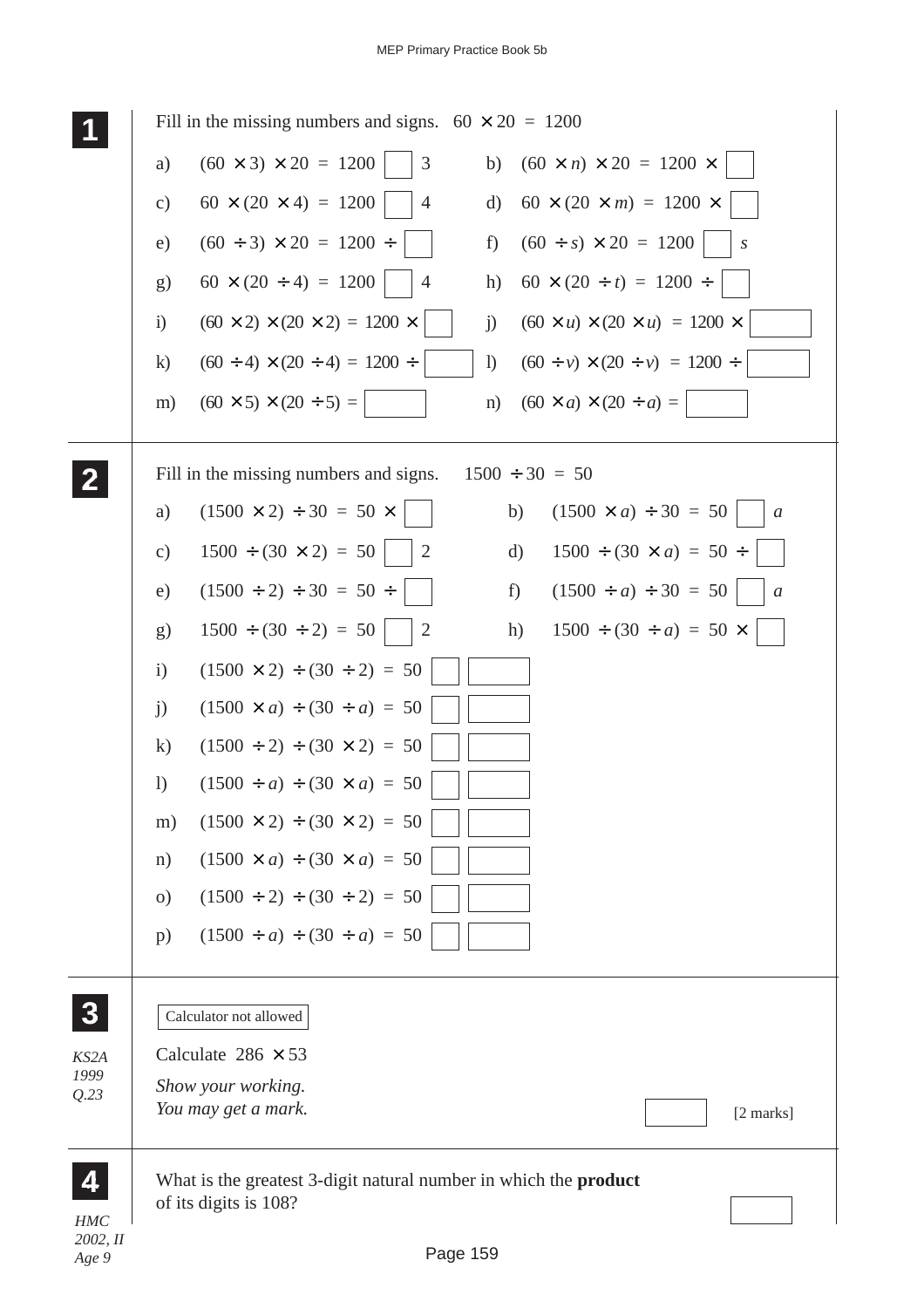|                  | Do each calculation in two different ways.                                                                                       |  |  |  |  |  |  |  |
|------------------|----------------------------------------------------------------------------------------------------------------------------------|--|--|--|--|--|--|--|
|                  | $720 - (320 + 150) =$<br>a)                                                                                                      |  |  |  |  |  |  |  |
|                  | or:                                                                                                                              |  |  |  |  |  |  |  |
|                  | $720 - (320 - 150) =$<br>b)                                                                                                      |  |  |  |  |  |  |  |
|                  | or:                                                                                                                              |  |  |  |  |  |  |  |
|                  | $40 \times (11 + 29) =$<br>$\mathbf{c})$                                                                                         |  |  |  |  |  |  |  |
|                  | or:                                                                                                                              |  |  |  |  |  |  |  |
|                  | $(300 - 270) \times 7 =$<br>$\mathrm{d}$                                                                                         |  |  |  |  |  |  |  |
|                  | or:                                                                                                                              |  |  |  |  |  |  |  |
|                  | $(90 + 60) \div 15 =$<br>e)                                                                                                      |  |  |  |  |  |  |  |
|                  | or:                                                                                                                              |  |  |  |  |  |  |  |
|                  | $500 \div (20 \times 5) =$<br>f)                                                                                                 |  |  |  |  |  |  |  |
|                  | or:                                                                                                                              |  |  |  |  |  |  |  |
|                  |                                                                                                                                  |  |  |  |  |  |  |  |
|                  | Compare the amounts. Fill in the missing signs. $(<, >$ or =)                                                                    |  |  |  |  |  |  |  |
|                  | $\frac{1}{2}$ of 60<br>$50\%$ of $60$<br>20% of 100 m<br>40% of 50 m<br>a)<br>b)                                                 |  |  |  |  |  |  |  |
|                  | $\frac{3}{4}$ of £100<br>$70\%$ of $\pounds100$<br>c)<br>d)<br>30% of 90 kg<br>20% of 150 kg                                     |  |  |  |  |  |  |  |
|                  | $rac{2}{10}$ of 5 km<br>$\frac{3}{5}$ of £70<br>f<br>20% of 5 km<br>60% of £75<br>e)                                             |  |  |  |  |  |  |  |
|                  | $\frac{1}{10}$ of 42 km<br>$0.42$ km<br>h)<br>75% of 2 litres<br>1.75 litres<br>g)                                               |  |  |  |  |  |  |  |
|                  | $1\frac{1}{5}$ of 10 litres<br>10.5 litres<br>105% of 10 litres<br>$\mathbf{i}$                                                  |  |  |  |  |  |  |  |
| $\boldsymbol{3}$ | What is the greatest 3-digit, natural number in which the product of its digits is 72?<br>Check:                                 |  |  |  |  |  |  |  |
|                  | In a <b>magic square</b> , the sum of the numbers in each row, column and diagonal is the<br>same. Complete these magic squares. |  |  |  |  |  |  |  |
|                  | b)<br>a)<br>$\mathbf{c})$                                                                                                        |  |  |  |  |  |  |  |
|                  | $\tau$<br>3<br>11<br>12<br>10<br>14                                                                                              |  |  |  |  |  |  |  |
|                  | 9<br>5                                                                                                                           |  |  |  |  |  |  |  |
|                  | 5<br>8<br>10<br>11<br>$\overline{4}$<br>10                                                                                       |  |  |  |  |  |  |  |
|                  |                                                                                                                                  |  |  |  |  |  |  |  |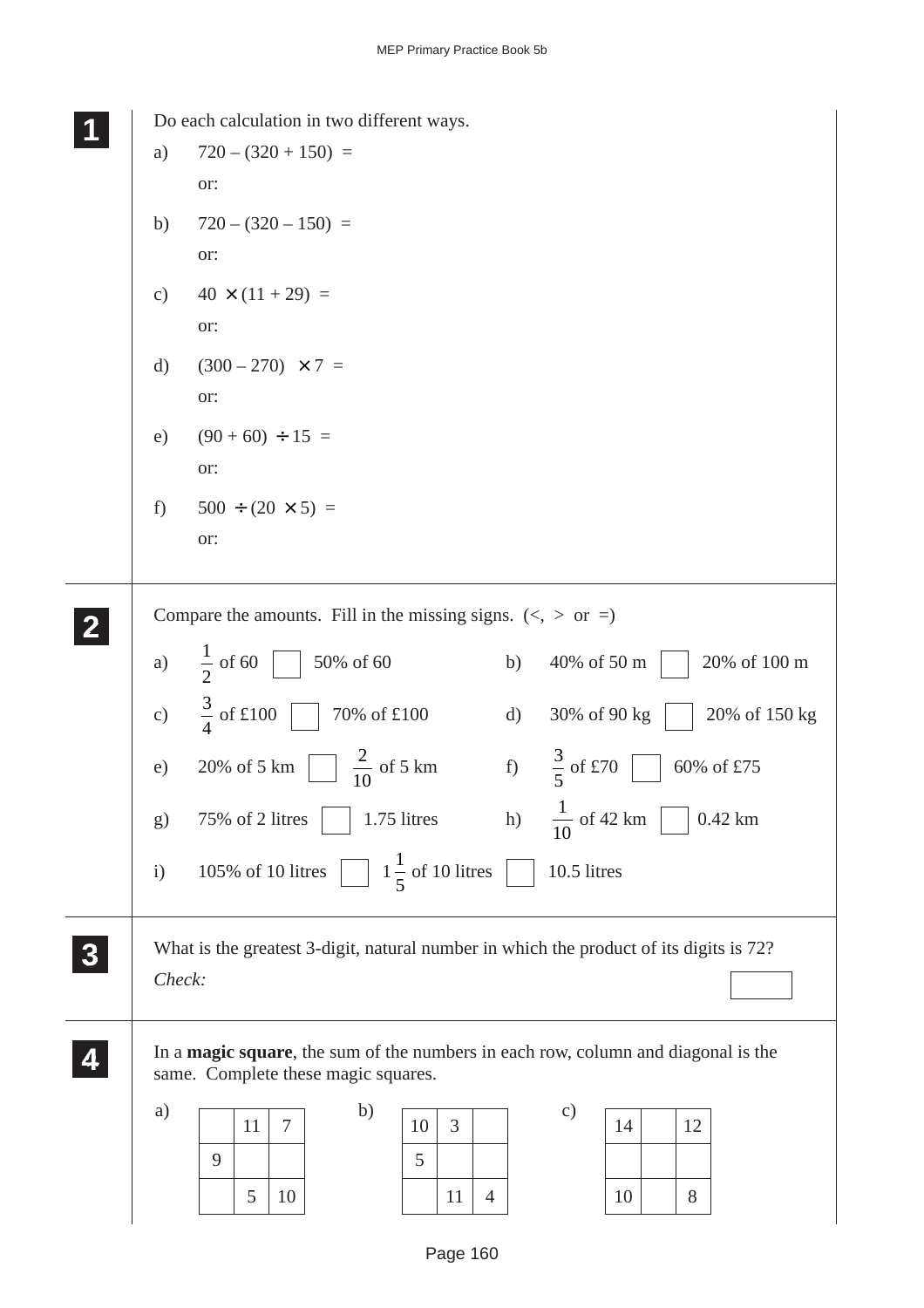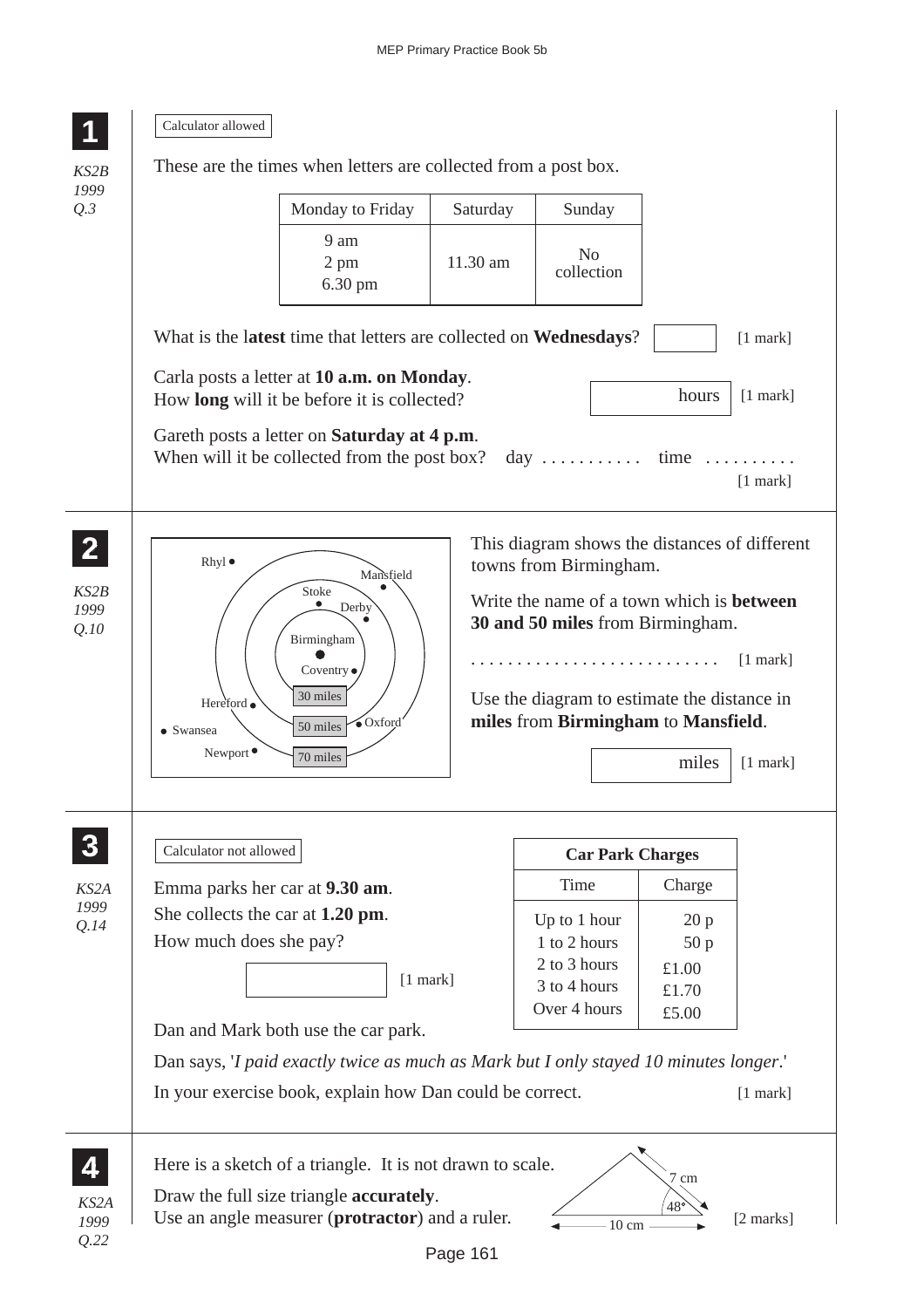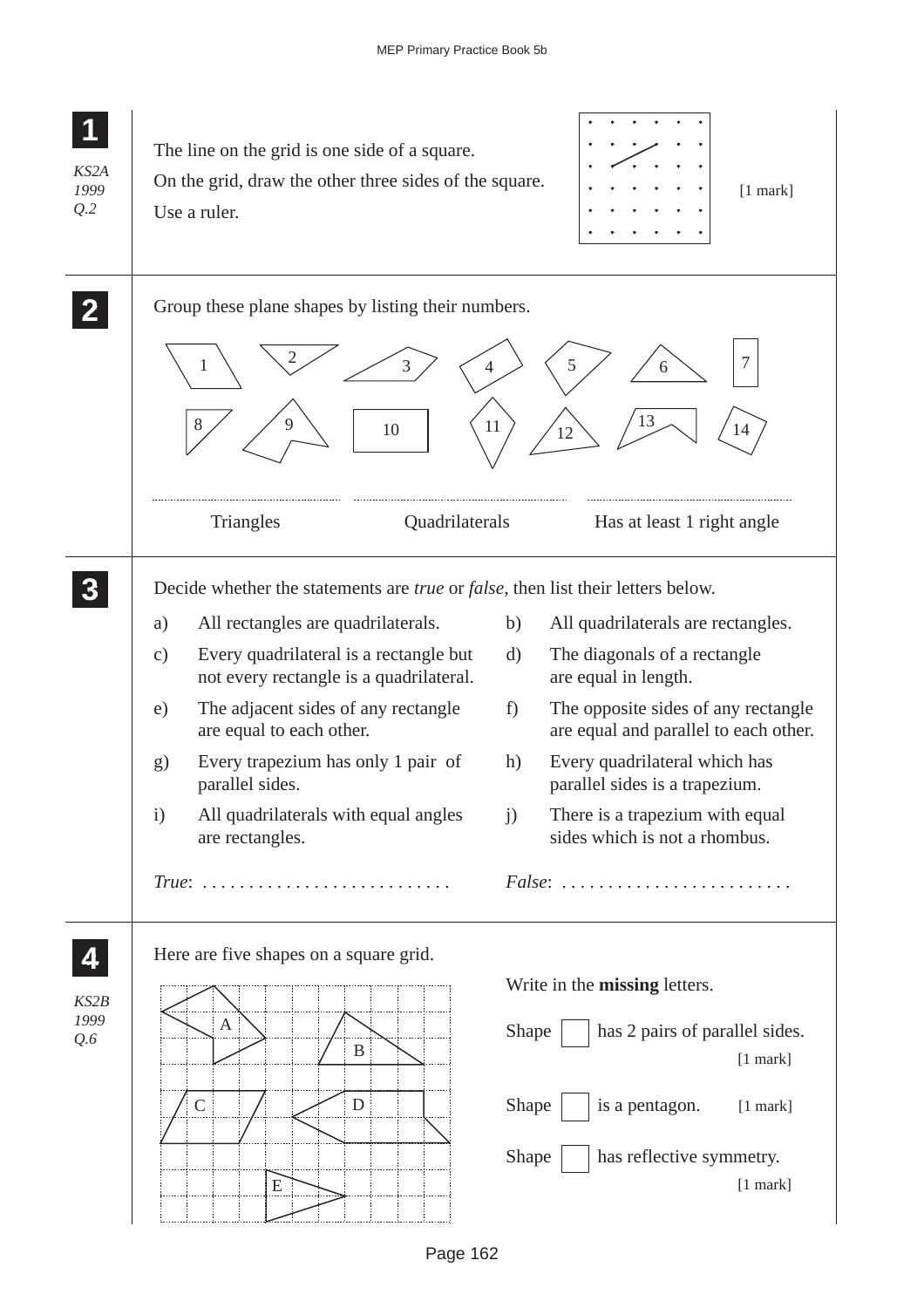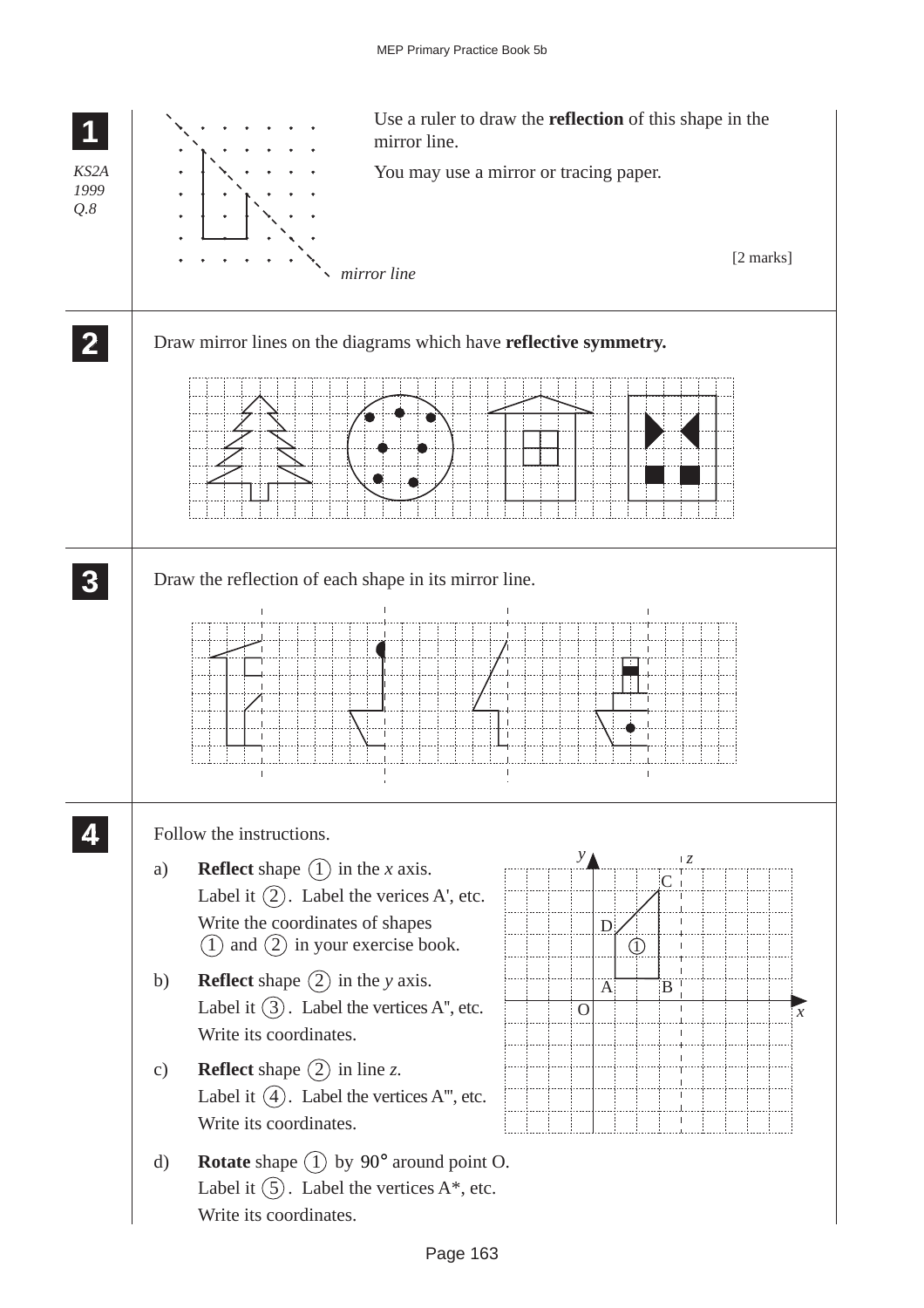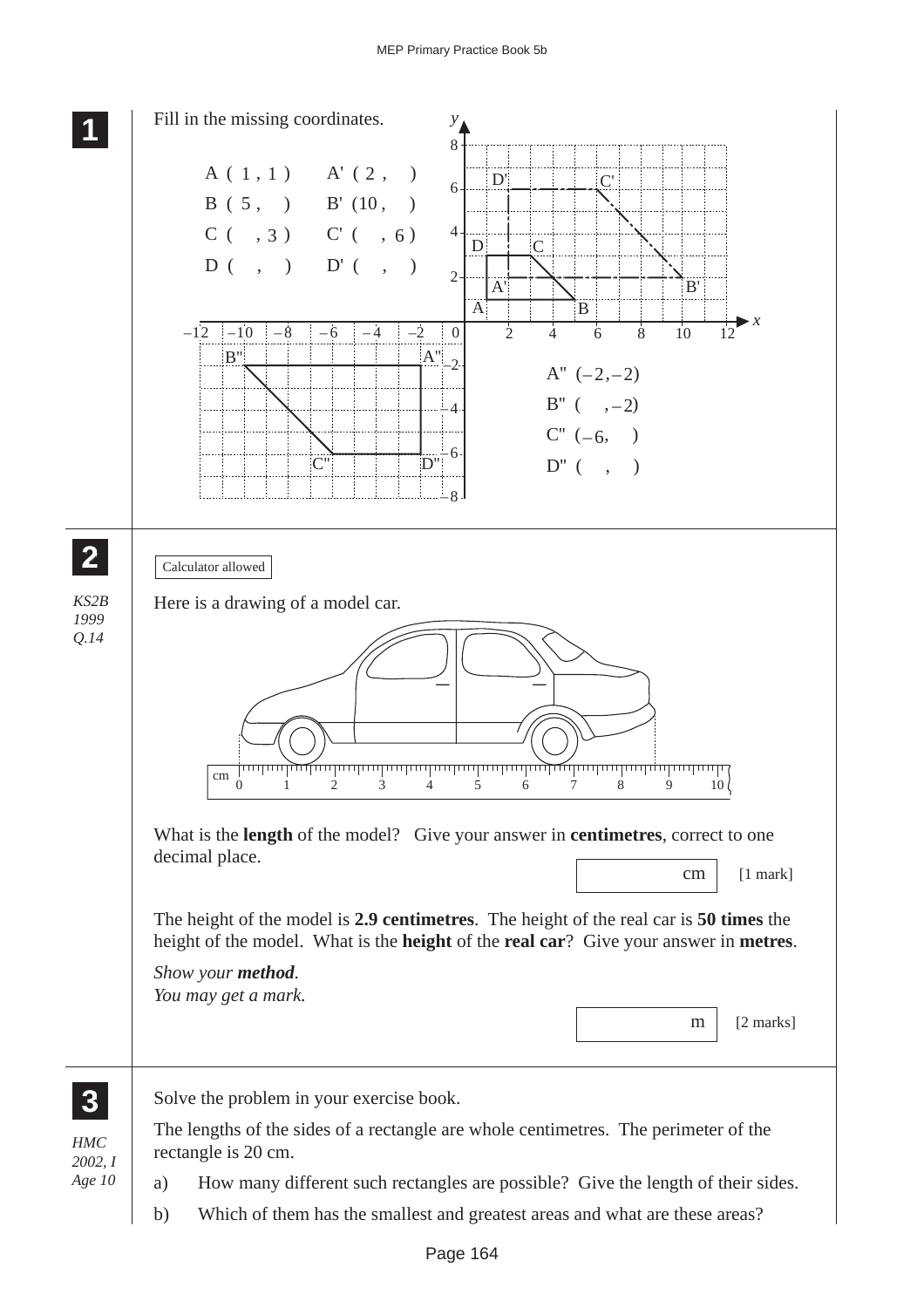|               | Decide whether the statements are <i>true</i> or <i>false</i> . Write T or F in the boxes.                                                                                                                 |
|---------------|------------------------------------------------------------------------------------------------------------------------------------------------------------------------------------------------------------|
| a)            | All squares are rectangles.<br>All squares are parallelograms.<br>b)                                                                                                                                       |
| $\mathbf{c})$ | The diagonals of any parallelogram are not equal in length.                                                                                                                                                |
| $\rm d)$      | Every parallelogram which has perpendicular diagonals is a square.                                                                                                                                         |
| e)            | Not every parallelogram with equal sides is a square.                                                                                                                                                      |
| f)            | A parallelogram with equal sides and equal angles is a square.                                                                                                                                             |
|               |                                                                                                                                                                                                            |
|               | Follow these instructions.                                                                                                                                                                                 |
| a)            | A<br>Write the coordinates<br>of A and B.<br>B                                                                                                                                                             |
|               | A( , ), B( , )<br>$\bigcirc$                                                                                                                                                                               |
| b)            | <b>Reflect</b> shape $(1)$ in                                                                                                                                                                              |
|               | the y axis. Label it $(2)$ .<br>x<br>Label A' and B'.                                                                                                                                                      |
|               | Write their coordinates.                                                                                                                                                                                   |
|               | $A'$ (, ), B'(, )                                                                                                                                                                                          |
| c)            | <b>Reflect</b> shape $(2)$ in                                                                                                                                                                              |
|               | the <i>x</i> axis. Label it $(3)$ .                                                                                                                                                                        |
|               | Label A" and B". Write their coordinates. $A''$ (, ), $B''$ (, )                                                                                                                                           |
| d)            | Which single transformation will take shape $(1)$ to shape $(3)$ ?                                                                                                                                         |
|               |                                                                                                                                                                                                            |
|               |                                                                                                                                                                                                            |
|               | A travelling salesman is planning his weekly<br>24<br>$\mathbf F$<br>B<br>12<br>trip to all the towns on this map.                                                                                         |
|               | D.<br>11<br>26<br>On the map, the letters are the towns,<br>23<br>$28\,$<br>20<br>the lines are the roads and the numbers<br>10<br>22<br>H<br>are the distances in km between towns.<br>25<br>Е<br>19<br>Q |
|               | A<br>The salesman must start and finish at A<br>14<br>13<br>10 <sup>7</sup><br>27<br>and must visit every town at least once.<br>18<br>G                                                                   |
| a)            | Find a route for him and calculate its total distance.                                                                                                                                                     |
|               | Route:                                                                                                                                                                                                     |
|               |                                                                                                                                                                                                            |
| b)            | Find the route which has the <b>shortest</b> possible distance.                                                                                                                                            |
|               | $\textit{Route}: \texttt{ } \texttt{ } \texttt{}$                                                                                                                                                          |
|               |                                                                                                                                                                                                            |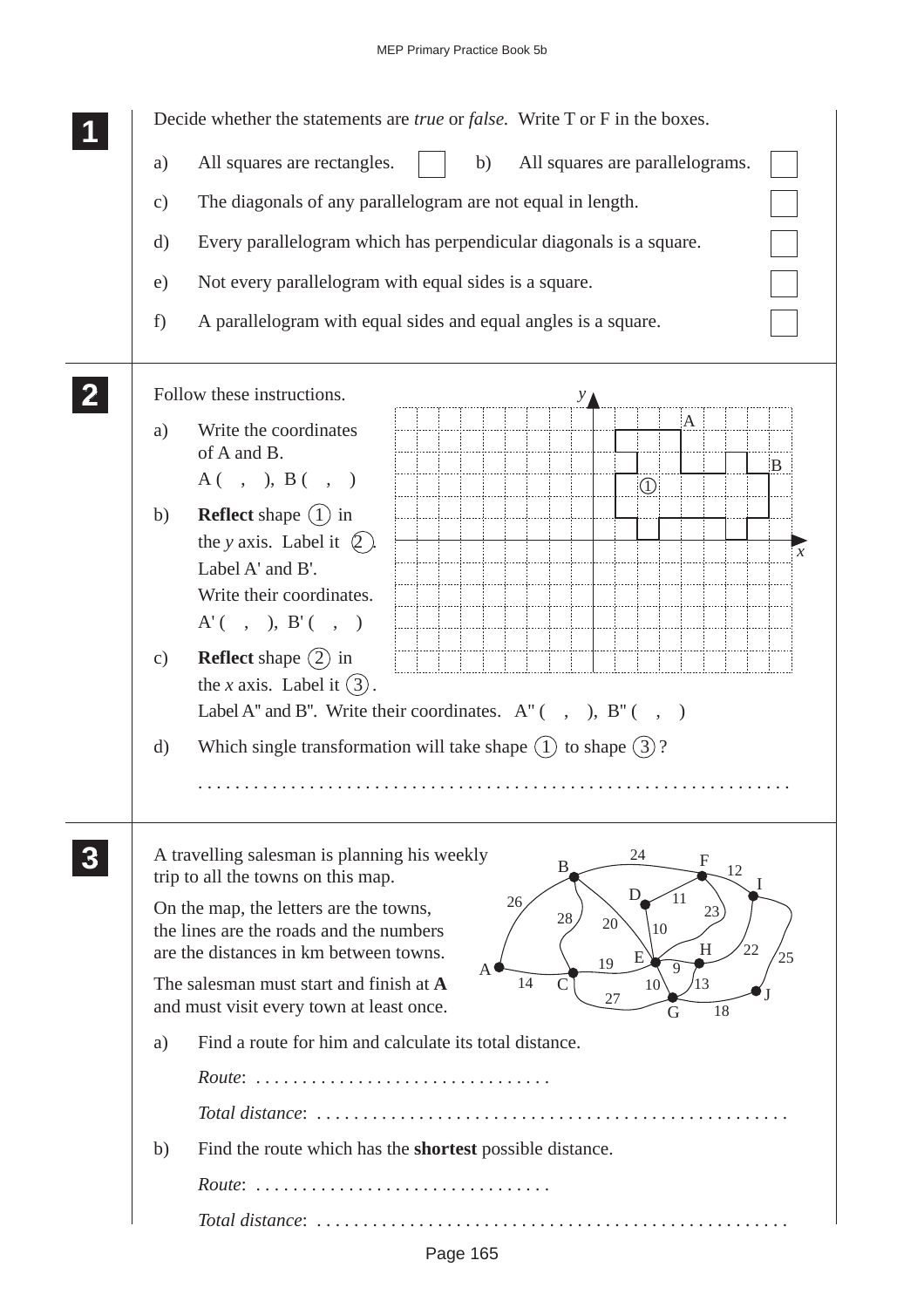|                                    | Draw one line from each shape to the rectangle which has the same area.                                                                                                                                                                          |
|------------------------------------|--------------------------------------------------------------------------------------------------------------------------------------------------------------------------------------------------------------------------------------------------|
| KS2A<br>1999<br>Q.5                | [2 marks]                                                                                                                                                                                                                                        |
| $\mathbf{2}$                       | On the grid, draw a <b>triangle</b> which has the <b>same area</b> as the shaded rectangle.                                                                                                                                                      |
| KS2A<br>1999<br>Q.19               | $[1$ mark]                                                                                                                                                                                                                                       |
| KS2B<br>1999<br>Q.20               | Lindy has 4 triangles, all the same size.<br>13 cm $/$<br>She uses them to make a star.<br>12 cm<br>$\Lambda$<br>5 cm<br>Not to scale<br>Calculate the <b>perimeter</b> of the star.<br>Show your method. You may get a mark.<br>cm<br>[2 marks] |
| 4<br>$HMC$<br>2002, II<br>Age $10$ | The numbers represented by the square must be even and greater than 6.<br>List all the numbers which make the inequality true.<br>$24 < (\Box + 2 - 3) \times 2 < 50$                                                                            |
|                                    | .                                                                                                                                                                                                                                                |

Page 166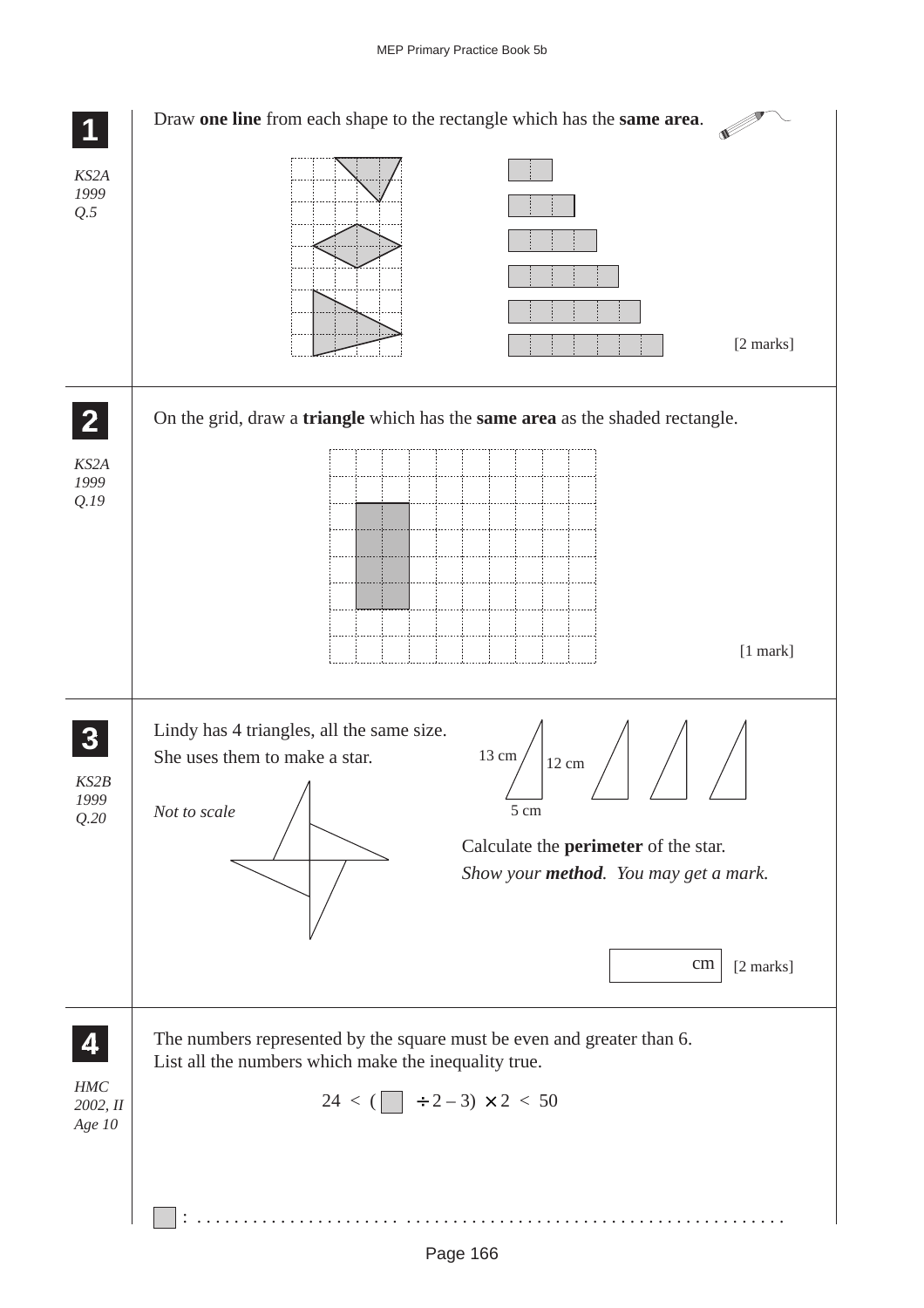| KS2A<br>1999<br>Q.13                          | Calculator not allowed<br>This cuboid is made from centimetre cubes.<br>It is 4 cm by 3 cm by 2 centimetres.<br>3 cm<br>What is the <b>volume</b> of the cuboid?<br>$\text{cm}^3$<br>$[1$ mark]<br>cm<br>4 cm -<br>Another cuboid is made from centimetre cubes.<br>It has a volume of 30 cubic centimetres.<br>What could the length, height and width be?<br>length:<br>height:<br>width:<br>$[1$ mark]<br>$\,\rm cm$<br>cm<br>$\rm cm$ |
|-----------------------------------------------|-------------------------------------------------------------------------------------------------------------------------------------------------------------------------------------------------------------------------------------------------------------------------------------------------------------------------------------------------------------------------------------------------------------------------------------------|
| $\boldsymbol{3}$<br>HMC<br>2002, II<br>Age 10 | Draw the net of a cuboid with sides 4 cm, 3 cm, and 2 cm.<br>a)<br>Calculate its surface area.<br>b)<br>Use each of the digits $0, 1, 2, 3, 4, 5, 6, 7, 8$ and $9$ only once to make five whole<br>numbers, so that one number is twice, another number is three times, another number<br>is four times and the last number is five times the smallest number.                                                                            |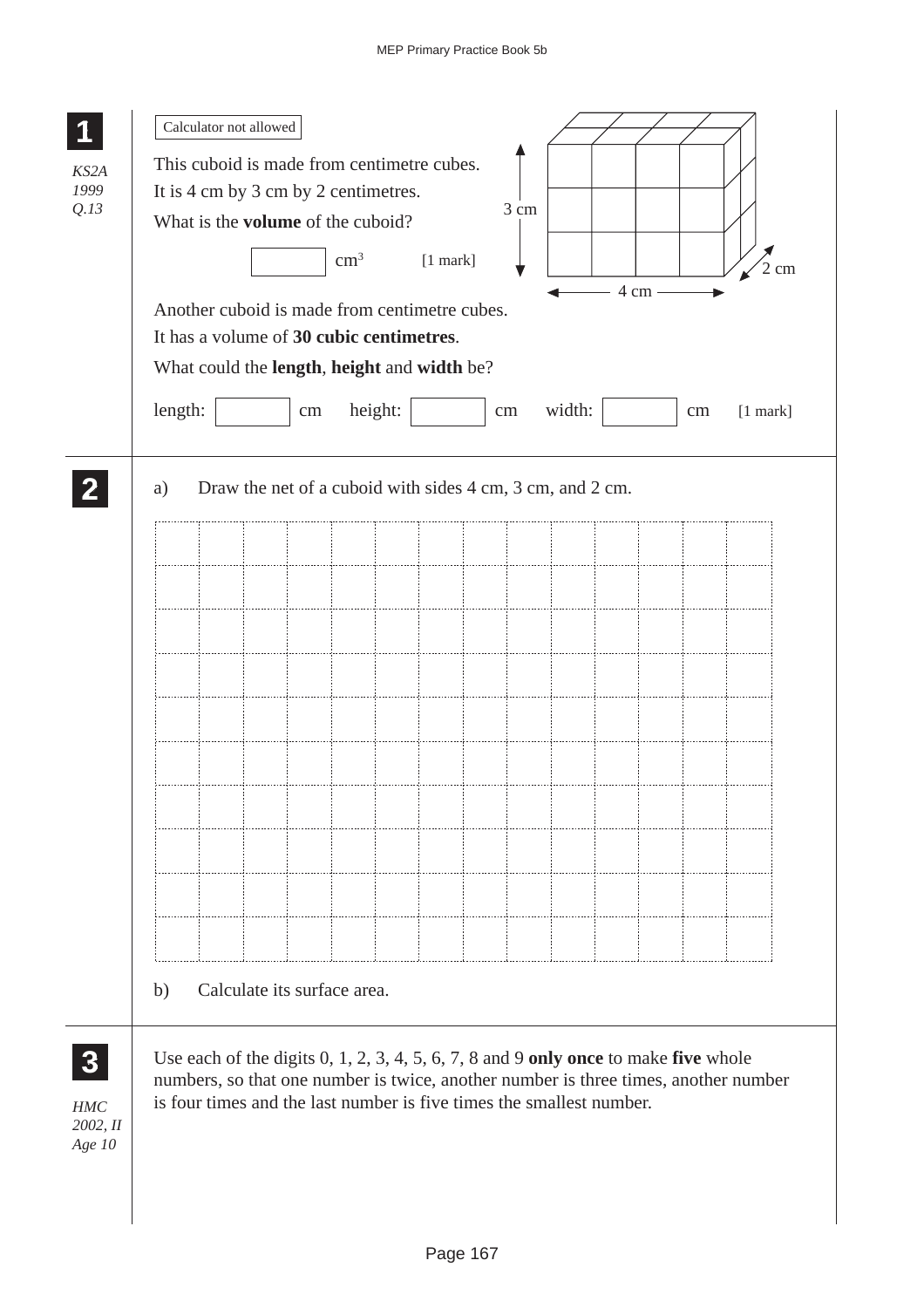|                      | Calculator not allowed                                                                                                                                                                                                                                                                                                                                                                                                                                                                               |                                                                                                                                                                                                                                                                     |                               | Cost in pence                          |
|----------------------|------------------------------------------------------------------------------------------------------------------------------------------------------------------------------------------------------------------------------------------------------------------------------------------------------------------------------------------------------------------------------------------------------------------------------------------------------------------------------------------------------|---------------------------------------------------------------------------------------------------------------------------------------------------------------------------------------------------------------------------------------------------------------------|-------------------------------|----------------------------------------|
| KS2A                 | This table shows the cost of sending a letter.                                                                                                                                                                                                                                                                                                                                                                                                                                                       | <b>Mass</b>                                                                                                                                                                                                                                                         | First<br>class                | Second<br>class                        |
| 1999<br>Q.3          | Paul is sending a letter.<br>It costs 38 p second class.<br>How much would it cost him to send it<br>first class?<br>$\mathbf{p}$<br>$[1$ mark]<br>Jenny has a letter with a mass of 170 g.<br>What does it cost to send it first class?                                                                                                                                                                                                                                                             | Up to $60 g$<br>61 g to 100 g<br>101 g to $150 g$<br>151 g to 200 g<br>201 g to 250 g<br>$[1$ mark]<br>p                                                                                                                                                            | 26<br>39<br>49<br>60<br>70    | 20<br>31<br>38<br>45<br>55             |
| KS2A<br>1999<br>Q.10 | Calculator not allowed<br>Louise<br>raised so far.<br>Hassan<br>David<br>Sarah<br>Donna<br>$\overline{5}$<br>8<br>$\mathfrak{D}$<br>3<br>$\overline{4}$<br>6<br>$\tau$<br>9<br>$\Omega$<br>1<br>Amount in pounds $(f)$                                                                                                                                                                                                                                                                               | Five children collect money to plant trees.<br>Here is a bar chart of the amounts they have<br>Their target is $£40$ altogether.<br>How much <b>more</b> money do they need<br>to reach the target?<br>Show your <b>working</b> in your exercise book.<br>$\pounds$ |                               | [2 marks]                              |
| KS2B<br>1999<br>Q.7  | Calculator allowed<br>Tom, Amy and Helen want to go on a boat trip. There are three boats.<br>Lark<br><b>Heron</b><br><b>Kestrel</b><br>70 minute trip<br>90 minute trip<br>50 minute trip<br><b>Tickets</b><br><b>Tickets</b><br><b>Tickets</b><br>£2.75<br>£3.50<br>£4.20<br>each<br>each<br>each<br>Tom and Amy go on the <b>Heron</b> . They leave at 2.15 pm.<br>At what <b>time</b> do they return?<br>Helen goes on the Kestrel and gets back at 4.15 pm.<br>At what time did the boat leave? | How much does it cost altogether<br>for three people to go on the Lark?<br>$\pounds$                                                                                                                                                                                | pm<br>pm                      | $[1$ mark]<br>$[1$ mark]<br>$[1$ mark] |
| KS2A<br>1999<br>Q.21 | The inner ring on this spinner is divided into 12 equal sections.<br>On which number is the pointer most likely to stop?<br>a)<br>Explain your answer in your exercise book.<br>What is the probability of getting an even number?<br>b)                                                                                                                                                                                                                                                             |                                                                                                                                                                                                                                                                     | 3<br>2<br>$\overline{4}$<br>5 | $\mathfrak{2}$<br>3                    |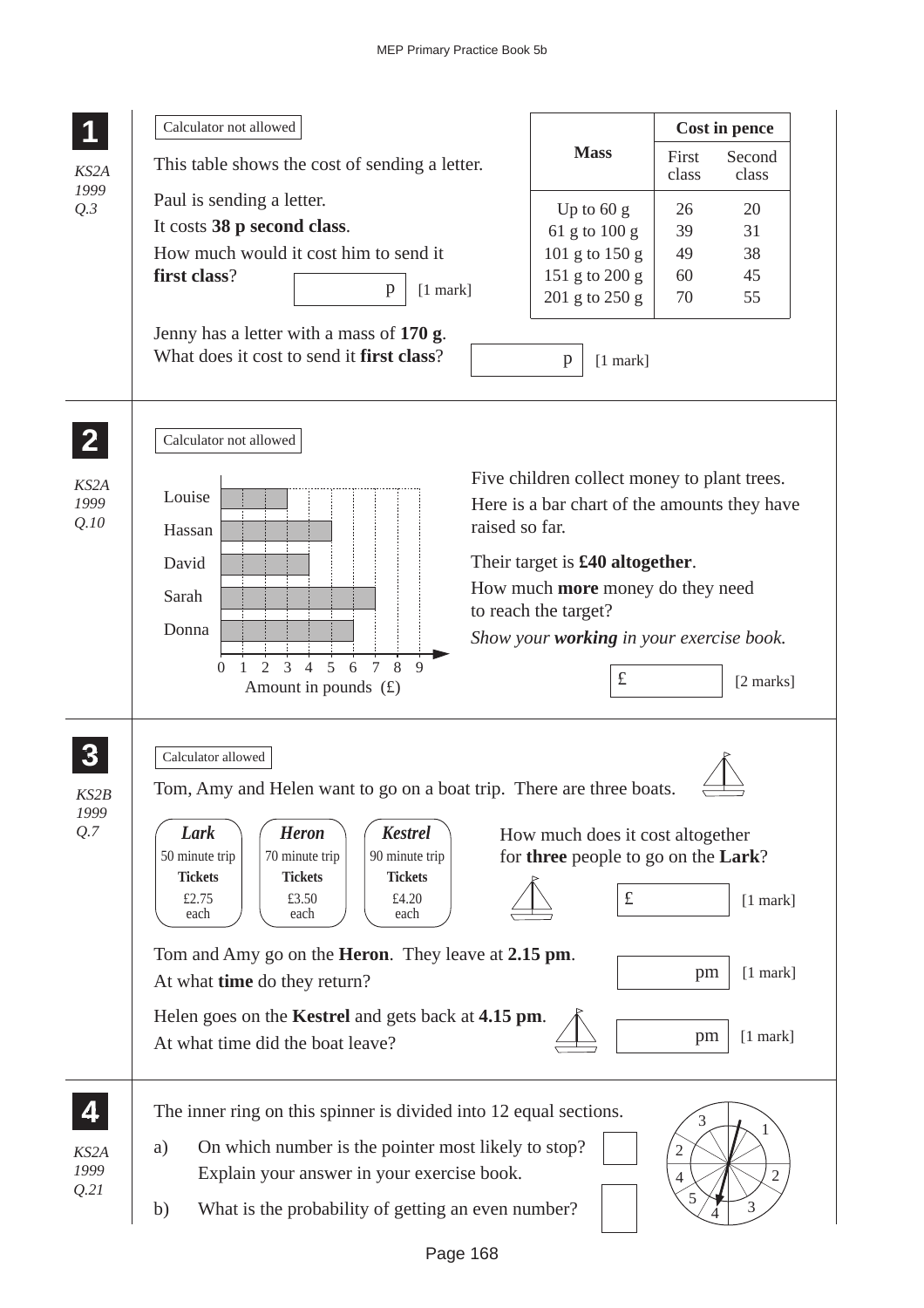|                      | Calculator not allowed                                                      |                                                                                                                  |  |  |  |  |  |
|----------------------|-----------------------------------------------------------------------------|------------------------------------------------------------------------------------------------------------------|--|--|--|--|--|
|                      | Rob has some number cards. He holds up a card. He says,                     |                                                                                                                  |  |  |  |  |  |
| KS2A<br>1999         |                                                                             | 'If I multiply the number on this card by 5, the answer is $35$ .'                                               |  |  |  |  |  |
| Q.6                  | What is the number on the card?                                             | $[1$ mark]                                                                                                       |  |  |  |  |  |
|                      | He holds up a different card. He says,                                      |                                                                                                                  |  |  |  |  |  |
|                      | 'If I divide the number on this card by 6, the answer is $4$ .'             |                                                                                                                  |  |  |  |  |  |
|                      | What is the number on the card?                                             | $[1$ mark]                                                                                                       |  |  |  |  |  |
|                      |                                                                             |                                                                                                                  |  |  |  |  |  |
|                      | <b>August 1998</b>                                                          | Here is the calendar for August 1998.                                                                            |  |  |  |  |  |
|                      | Sun Mon Tue Wed Thu Fri<br>Sat<br>1                                         | Simon's birthday is on <b>August 20th</b> .                                                                      |  |  |  |  |  |
| KS2B<br>1999         | 5<br>$\tau$<br>3<br>8<br>2<br>$\overline{4}$<br>6                           | In 1998 he had a party on the <b>Sunday after</b>                                                                |  |  |  |  |  |
| Q.8                  | 13<br>9<br>11<br>12<br>14<br>15<br>10                                       | his birthday.                                                                                                    |  |  |  |  |  |
|                      | 20<br>21<br>22<br>18<br>19<br>17<br>16                                      | What was the <b>date</b> of his party?                                                                           |  |  |  |  |  |
|                      | 26<br>27<br>28<br>29<br>23<br>24<br>25                                      | $[1$ mark]                                                                                                       |  |  |  |  |  |
|                      | 30<br>31                                                                    |                                                                                                                  |  |  |  |  |  |
| KS2B<br>1999<br>Q.II | ×                                                                           | The same number is missing from each box. Write the missing numbers in the boxes.<br>$= 1331$<br>×<br>$[1$ mark] |  |  |  |  |  |
|                      | Calculator not allowed                                                      |                                                                                                                  |  |  |  |  |  |
| KS2A<br>1999         | change. What is the cost in pence of one bag of peanuts?                    | Parveen buys 3 small bags of peanuts. She gives the shopkeeper $\pounds 2$ and gets 80 p                         |  |  |  |  |  |
| Q.II                 | Show your working in your exercise book.                                    | $[2 \text{ marks}]$<br>p                                                                                         |  |  |  |  |  |
|                      |                                                                             |                                                                                                                  |  |  |  |  |  |
|                      | Calculator allowed                                                          |                                                                                                                  |  |  |  |  |  |
| KS2B                 |                                                                             | Kalid makes a sequence of numbers. The first number is 2. The last number is 18.                                 |  |  |  |  |  |
| 1999                 | His rule is to add the same amount each time. Write in the missing numbers. |                                                                                                                  |  |  |  |  |  |
| Q.12                 |                                                                             |                                                                                                                  |  |  |  |  |  |
|                      | 2                                                                           | 18                                                                                                               |  |  |  |  |  |
|                      |                                                                             |                                                                                                                  |  |  |  |  |  |
|                      | In the year 2002, a man's age in years was equal to the sum of the          |                                                                                                                  |  |  |  |  |  |
| <b>HMC</b>           | digits of the year in which he was born. How old was he in 2002?            |                                                                                                                  |  |  |  |  |  |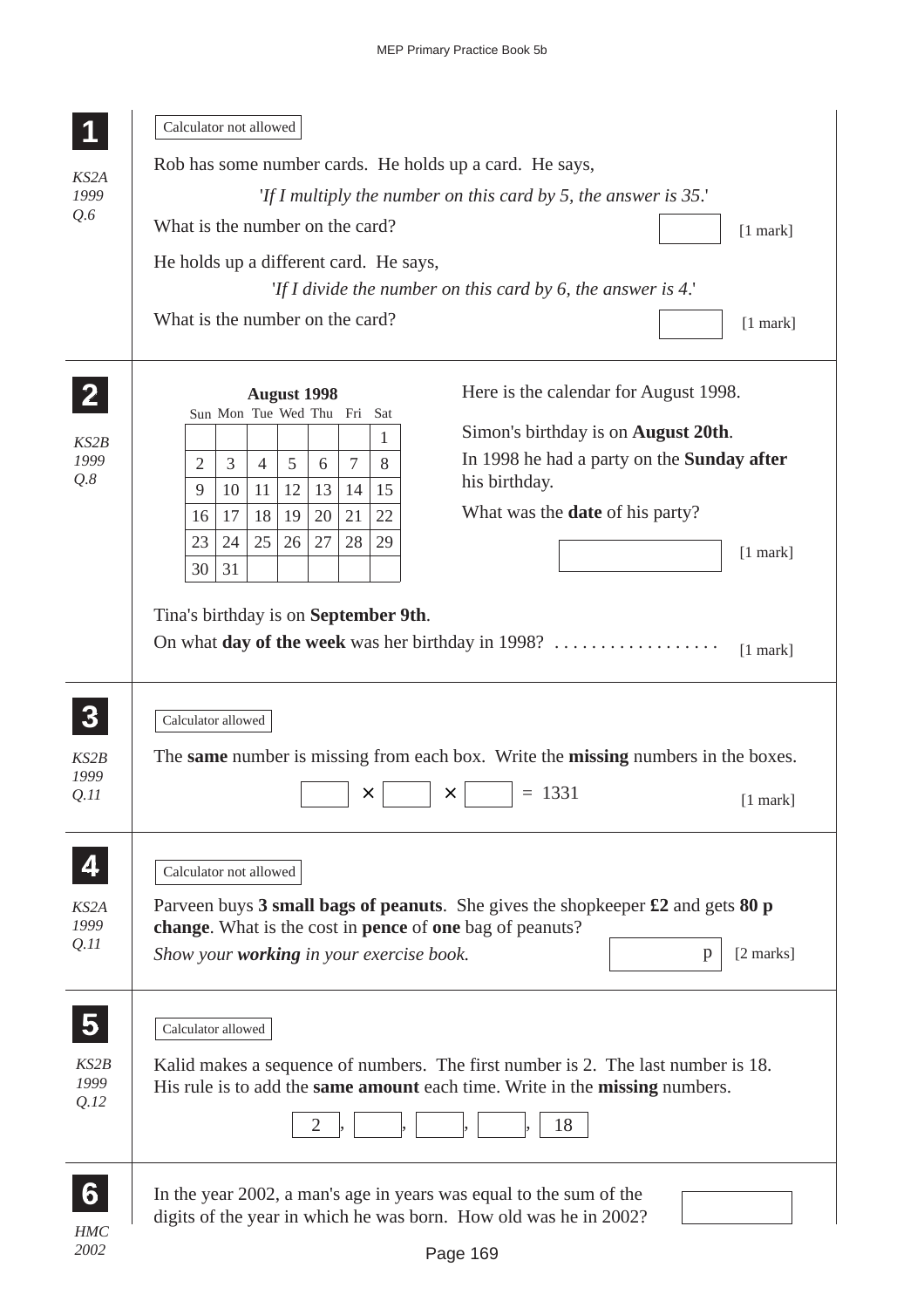| On the grid, draw 3 different rectangles which have the same area as the shaded<br>triangle. Calculate the perimeter of each rectangle.                                                                                                                                                                                                                                                                                                                                |
|------------------------------------------------------------------------------------------------------------------------------------------------------------------------------------------------------------------------------------------------------------------------------------------------------------------------------------------------------------------------------------------------------------------------------------------------------------------------|
|                                                                                                                                                                                                                                                                                                                                                                                                                                                                        |
| What are the lengths of the sides of the rectangle<br>which has the shortest possible perimeter?<br>$b =$<br>$a =$                                                                                                                                                                                                                                                                                                                                                     |
| The numbers represented by the square must be a multiple of 3 and greater than 12.<br>List all the natural numbers which make the inequality true.<br>$11 < ($ $\rightarrow 3 - 4) \times 3 < 31$                                                                                                                                                                                                                                                                      |
| How many triangles can you see in each of these diagrams?<br>b)<br>$\mathcal{C}$ )<br>a)<br>triangles<br>triangles                                                                                                                                                                                                                                                                                                                                                     |
| triangles<br>How many triangles do you think will<br>be in the next triangle in the sequence?<br>triangles                                                                                                                                                                                                                                                                                                                                                             |
| Which of the numbers 1 to 9 should be written in each square<br>so that the sum of the four 2-digit numbers formed<br>(two across and two down) is 67? (You may repeat a digit.)                                                                                                                                                                                                                                                                                       |
| Continue the sequence in both directions. Write the rule.<br>$\frac{1}{2}, \frac{1}{25}, \frac{1}{25}, \frac{6}{25}, \frac{31}{25}, \frac{1}{25}, \frac{1}{25}, \frac{1}{25}, \frac{1}{25}, \frac{1}{25}, \frac{1}{25}, \frac{1}{25}, \frac{1}{25}, \frac{1}{25}, \frac{1}{25}, \frac{1}{25}, \frac{1}{25}, \frac{1}{25}, \frac{1}{25}, \frac{1}{25}, \frac{1}{25}, \frac{1}{25}, \frac{1}{25}, \frac{1}{25}, \frac{1}{25}, \frac{1}{25}, \frac{1}{25}, \frac{1$<br>a) |
| $\rightarrow$ _______, ______, 0.27, 0.81, 2.43, _____, _____, Rule:<br>b)                                                                                                                                                                                                                                                                                                                                                                                             |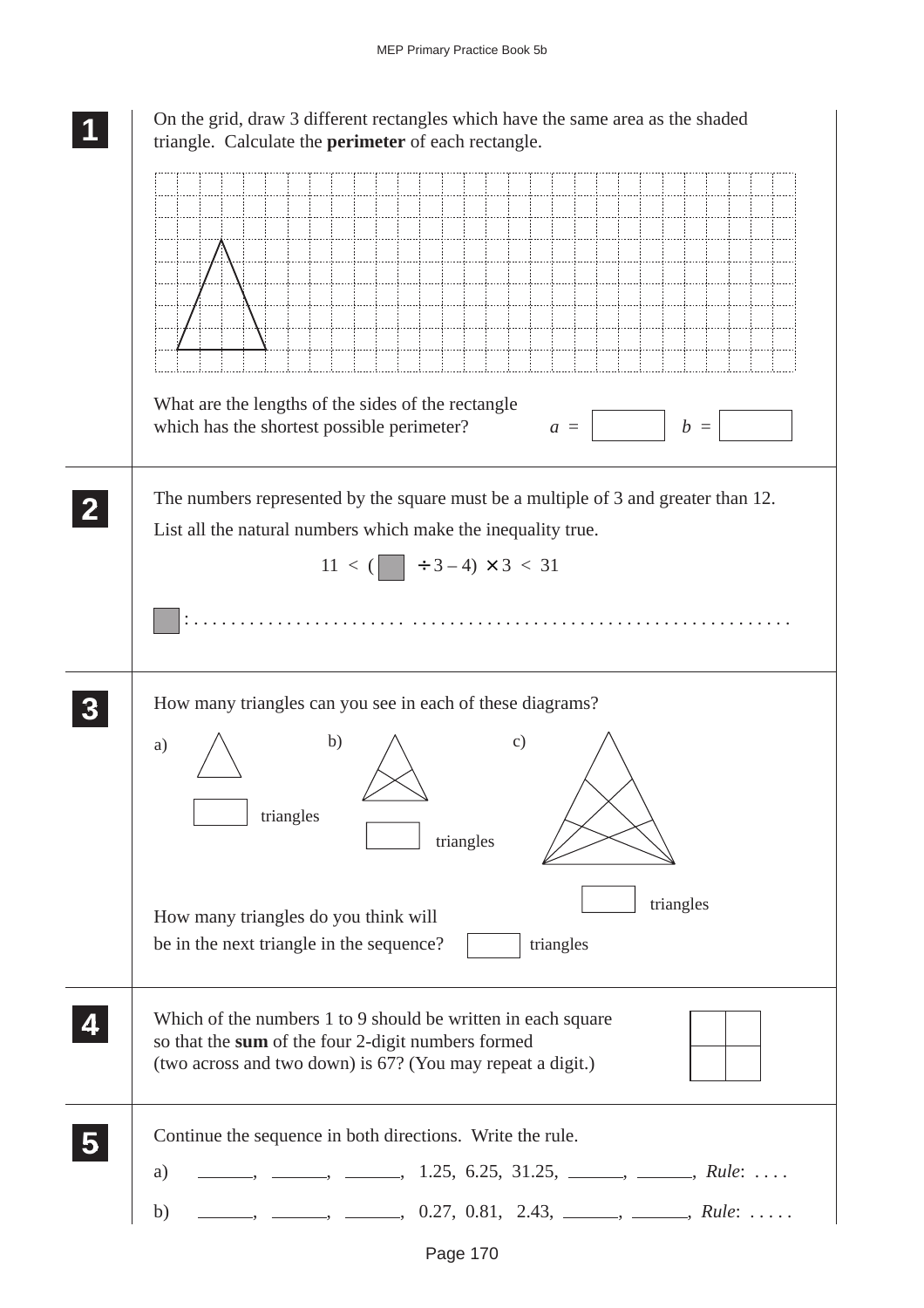|                                 | Calculator allowed                                                                                                                                                    |                  |                                                                                   |  |  |  |
|---------------------------------|-----------------------------------------------------------------------------------------------------------------------------------------------------------------------|------------------|-----------------------------------------------------------------------------------|--|--|--|
| KS2B<br>1999                    | Milly and Ryan play a number game: What's my number?                                                                                                                  |                  |                                                                                   |  |  |  |
|                                 | <b>Milly</b>                                                                                                                                                          | <b>Ryan</b>      |                                                                                   |  |  |  |
| Q.4                             | Is it under 20?                                                                                                                                                       | Yes              |                                                                                   |  |  |  |
|                                 | Is it a multiple of 3?                                                                                                                                                | Yes              |                                                                                   |  |  |  |
|                                 | Is it a multiple of $5$ ?                                                                                                                                             | Yes              | What is the number?<br>$[1$ mark]                                                 |  |  |  |
|                                 | Milly and Ryan play the game again.                                                                                                                                   |                  |                                                                                   |  |  |  |
|                                 | <b>Ryan</b>                                                                                                                                                           | <b>Milly</b>     |                                                                                   |  |  |  |
|                                 | Is it under 20?                                                                                                                                                       | N <sub>o</sub>   |                                                                                   |  |  |  |
|                                 | Is it under 25?                                                                                                                                                       | Yes              |                                                                                   |  |  |  |
|                                 | Is it odd?                                                                                                                                                            | Yes              |                                                                                   |  |  |  |
|                                 | Is it a prime number?                                                                                                                                                 | Yes              | What is the number?<br>$[1$ mark]                                                 |  |  |  |
| KS2A                            | Here are two bags.<br>Each bag has 3 white balls and one black ball in it.                                                                                            |                  |                                                                                   |  |  |  |
| 1999<br>Q.15                    | A ball is taken from one of the bags without looking.                                                                                                                 |                  |                                                                                   |  |  |  |
|                                 | What is the probability that it is a <b>black ball</b> ?<br>$[1$ mark]<br>Give your answer as a fraction.                                                             |                  |                                                                                   |  |  |  |
|                                 | All the balls from both bags are now mixed together in a new bag.<br>Put a $\csc(x)$ on this line to show the probability of taking<br>a black ball from the new bag. | $\boldsymbol{0}$ | $[1$ mark]                                                                        |  |  |  |
|                                 | Write the positive whole numbers which<br>are not greater than 20 in the Venn<br>diagram.                                                                             |                  | Base set<br>Divisible by 5<br>Divisible by 3                                      |  |  |  |
| 4<br>HMC<br>2002, I<br>Age 9    | increasing. Try it out in your exercise book first.                                                                                                                   |                  | List the whole numbers greater than 500 and less than 900 in which the digits are |  |  |  |
| $\overline{\mathbf{5}}$<br>As 4 | When we add two numbers from four natural numbers,<br>the sums are: $3, 3, 4, 5, 6$ and 6. What are the four numbers?                                                 |                  |                                                                                   |  |  |  |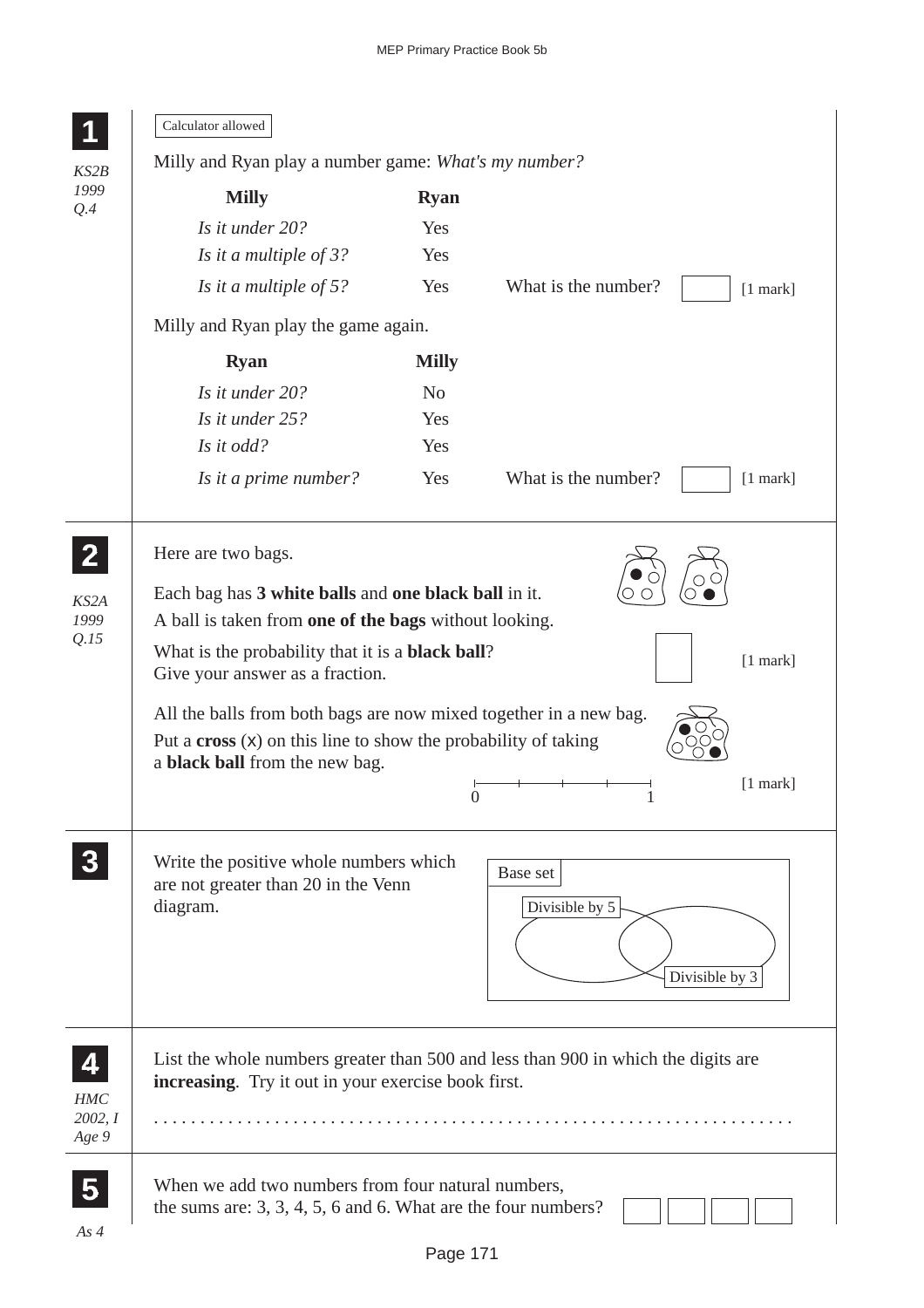|                                                    | <b>Extra questions</b>                                                                                                                                                                                                                                                             |
|----------------------------------------------------|------------------------------------------------------------------------------------------------------------------------------------------------------------------------------------------------------------------------------------------------------------------------------------|
|                                                    | Factorise 172 and list its positive factors.                                                                                                                                                                                                                                       |
| $\overline{2}$<br><b>HMC</b><br>2002, II<br>Age 10 | The digits of a 4-digit number greater than 5000 follow each other in increasing order.<br>Another 4-digit number has those digits too, but in decreasing order.<br>A third 4-digit number has those digits too.<br>What are the three numbers if we know that their sum is 26352? |
| HJA                                                | We want to place 12 spotlights in the ceiling so that they are in 6 straight lines and<br>there are 4 spotlights in each line. Draw different arrangements                                                                                                                         |
| HJA                                                | The edges of a cube are to be coloured either <i>red</i> or <i>blue</i> so that each face has at least<br>one red edge. What is the <b>least</b> number of edges which should be coloured red?<br>Draw a diagram to show your answer.                                              |
| $\overline{\mathbf{5}}$<br>HJA                     | Each diagram is the map of a field in which there are 4 wells. Show how the field<br>could be divided into 4 congruent parts so that each part has exactly one well.<br>b)<br>a)                                                                                                   |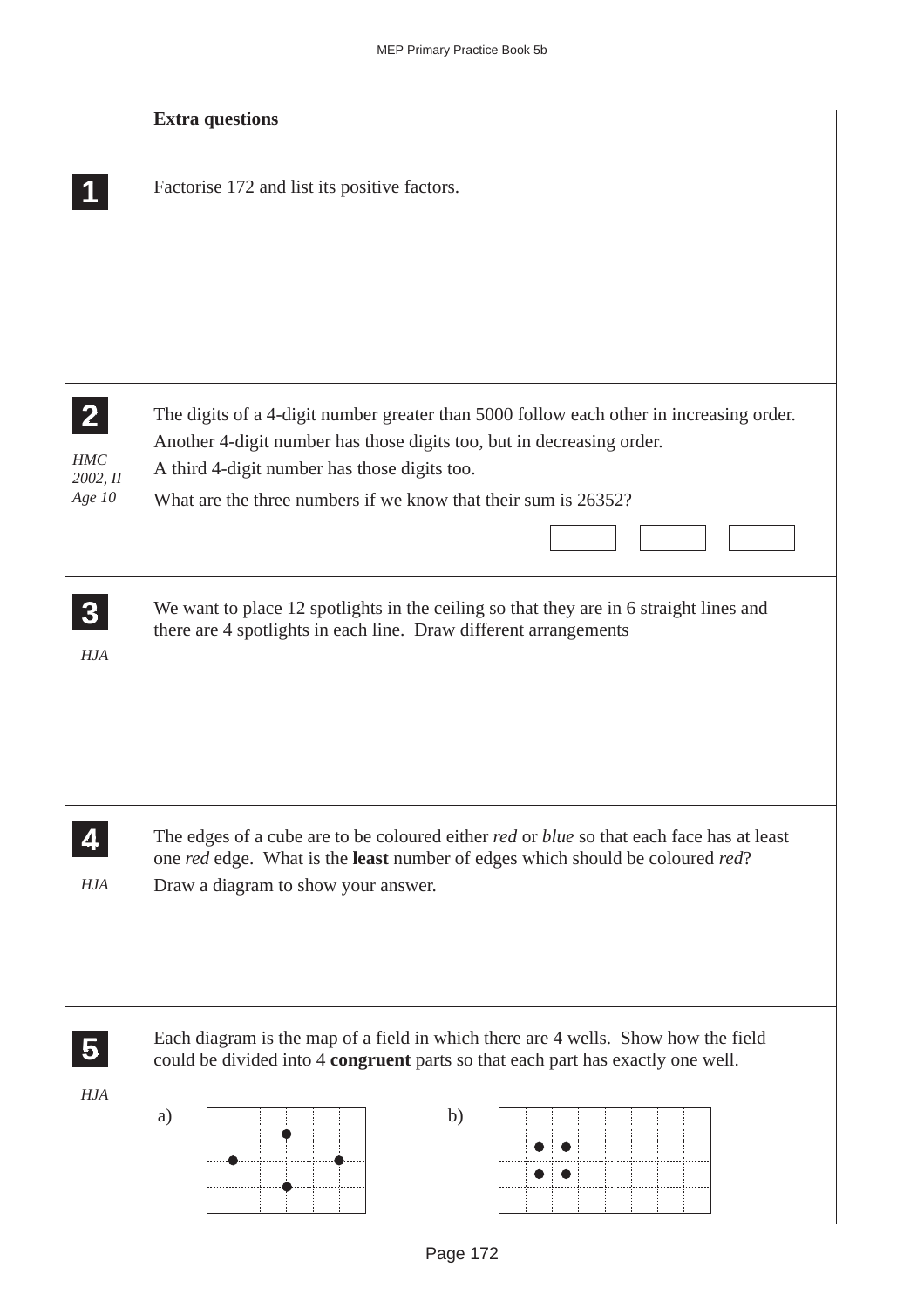|                                          | Fill in the missing numbers so that the product of any two <b>adjacent</b> numbers is the<br>number directly above them.<br>60<br>10<br>3<br>$\overline{2}$                                                                                                                                         |
|------------------------------------------|-----------------------------------------------------------------------------------------------------------------------------------------------------------------------------------------------------------------------------------------------------------------------------------------------------|
| KS2B<br>1999<br>Q.15                     | Sannir spins a fair coin and records the results.<br>In the first four spins, 'heads' comes up each time.<br><b>Particularly</b><br>Sannir says, 'A head is more likely than a tail.'<br>Is he correct? Circle Yes or No.<br>YES / NO<br>$[1$ mark]<br>$[1$ mark]<br>Give a reason for your answer. |
| $\boldsymbol{3}$<br>KS2B<br>1999<br>Q.16 | Calculator allowed<br>$-18$ labels $-$<br>A shop sells sheets of sticky labels.<br>On each sheet there are 36 rows and<br>36 labels<br>18 columns of labels.<br>How many labels are there altogether<br>in 45 sheets?<br>Show your <b>method</b> . You may get a mark.                              |
|                                          | [2 marks]                                                                                                                                                                                                                                                                                           |
| KS2B<br>1999<br>Q.18                     | Harry has six tins of soup.<br>Pea Soup<br>Tomato Soup<br>Chicken Soup<br>The labels have fallen off.<br>Here are the labels and tins.<br>Pea Soup<br>Tomato Soup<br>Mushroom Soup                                                                                                                  |
|                                          |                                                                                                                                                                                                                                                                                                     |
|                                          | Harry chooses a tin.<br>$[1$ mark]<br>What is the <b>probability</b> that it is a tin of <b>Pea Soup</b> ?                                                                                                                                                                                          |
|                                          | Give your answer as a fraction.<br>What is the <b>probability</b> that the tin he chooses is <b>not</b> a tin<br>$[1$ mark]<br>of Tomato Soup? Give your answer as a fraction.                                                                                                                      |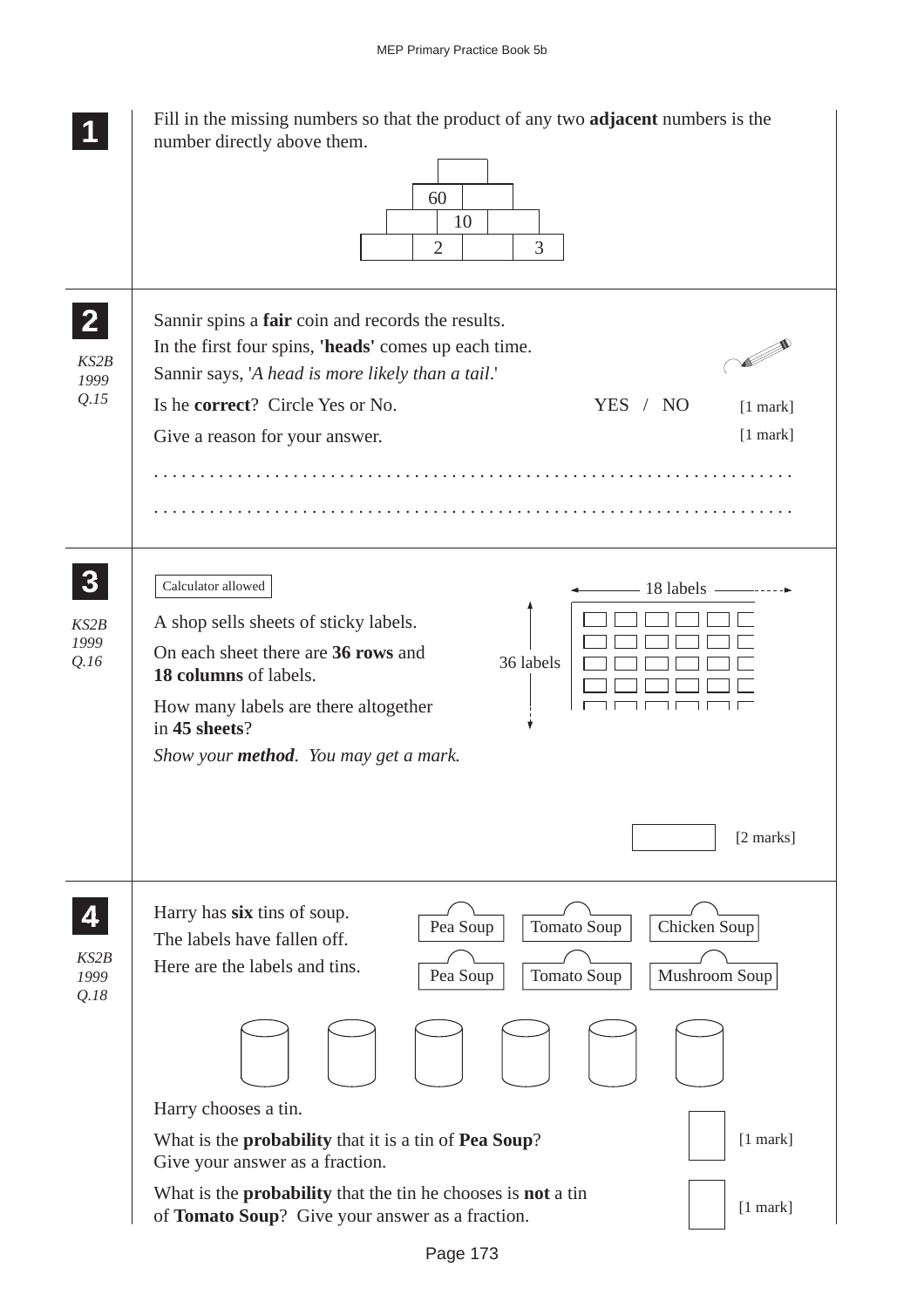|                            | Factorise 174 and list its positive factors.                                                                                                                                             |
|----------------------------|------------------------------------------------------------------------------------------------------------------------------------------------------------------------------------------|
|                            |                                                                                                                                                                                          |
|                            |                                                                                                                                                                                          |
| $\mathbf{2}$<br><b>HJA</b> | <i>Freddy Fox</i> decided that from that day forward he would always tell the<br>truth on Mondays, Wednesdays and Fridays but he would always tell<br>lies on the other days of the week |
|                            | One day he said, 'Tomorrow I will tell the truth.'                                                                                                                                       |
|                            | On which day of the week do you think he said this?                                                                                                                                      |
| 3 <sup>5</sup>             | Two barrels of equal size contain oil. One of the barrels is full and the other is half full.<br>Their masses are 86 kg and 53 kg.                                                       |
| <b>HJA</b>                 | What is the mass of an empty barrel?                                                                                                                                                     |
|                            |                                                                                                                                                                                          |
| 4                          | Andy, Betty, Cindy and Danny are walking down a mountain and need to go through a<br>narrow, dark tunnel but have to overcome these difficulties.                                        |
| <b>HJA</b>                 | They have a torch which has only 12 minutes of power left.                                                                                                                               |
|                            | Andy is able to walk through the tunnel in 1 minute, Betty in 2 minutes, Cindy<br>in 4 minutes and Doris in 5 minutes.                                                                   |
|                            | They are all scared of the dark, so each of them will need the torch.                                                                                                                    |
|                            | The tunnel is so narrow that only 2 of them can walk through it at the same time.                                                                                                        |
|                            | Is it possible for them all to get through the tunnel? If so, how could they do it?<br>If not, why not?                                                                                  |
|                            |                                                                                                                                                                                          |
| $\overline{\mathbf{5}}$    | Write the natural numbers from 1 to 9 into a 3 by 3 grid so that:                                                                                                                        |
| <b>HJA</b>                 | the sum of the 3-digit numbers formed in the top and middle rows is equal to the<br>3-digit number in the bottom row;                                                                    |
|                            | the sum of the 3-digit numbers formed in the left and middle columns is equal to                                                                                                         |
|                            | the 3-digit number formed in the right column.                                                                                                                                           |
|                            | Trials:                                                                                                                                                                                  |